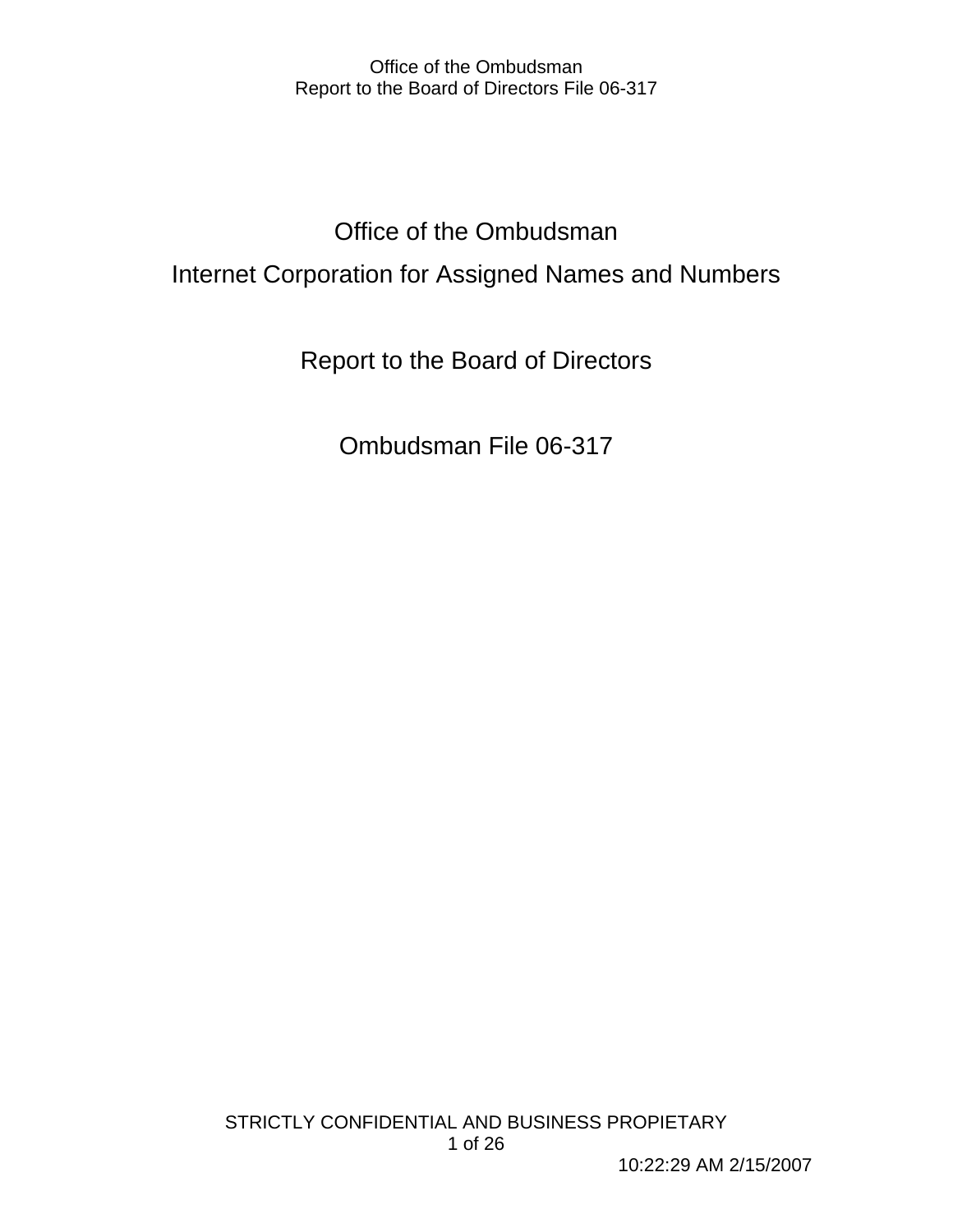From the ICANN Ombudsman Framework:

## **Confidentiality**

All matters brought before the Ombudsman shall be treated as confidential. The Ombudsman shall only make enquiries or advise staff and Board members at ICANN of the existence and identity of a complainant in order to further the resolution of the complaint. ICANN staff and Board members are to hold the existence of a complaint and the identity of a complaint as confidential, except to further the resolution of a complaint.

This report shall not be further released by any party receiving the report without the consent of the Office of the Ombudsman.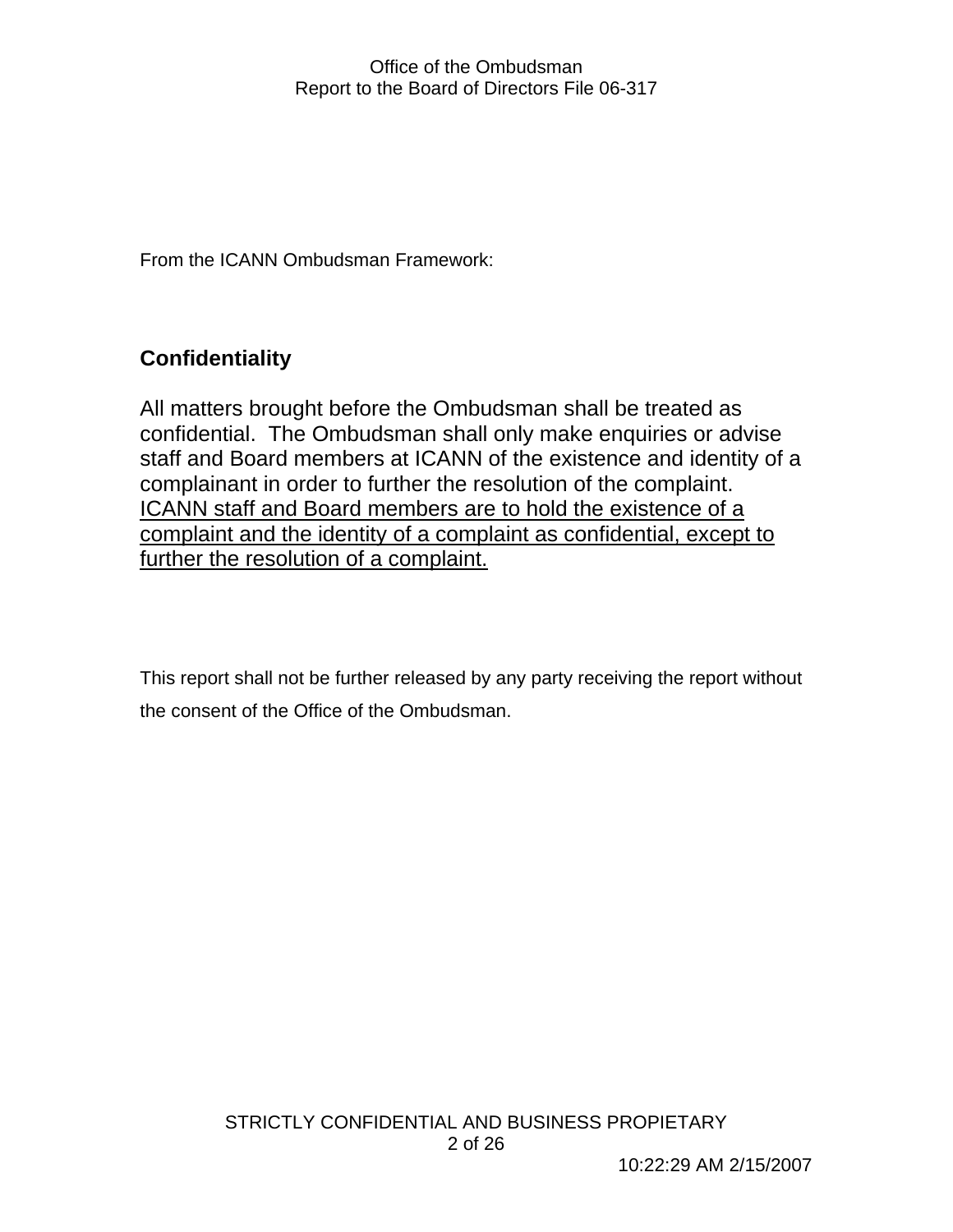Mr. John Jeffrey Corporate Secretary ICANN

February 14, 2007

Dear John Jeffrey,

I am pleased to submit my report concerning Ombudsman File 06-317 to you for transmittal to the Board of Directors. In accordance with the Internal Fairness Policy found in the Ombudsman Framework, all parties affected by my investigation have had an opportunity to review a draft of the report, and to provide commentary or correct factual errors. I make twelve recommendations in this report. I have every confidence that the report is full, fair, and complete, and that the all of the recommendations reasonable and possible.

The Ombudsman Framework contains the following provision:

The Ombudsman shall have the power to make recommendations to the Board of Directors with respect to matters arising from complaints reviewed by the Ombudsman. Where a recommendation has been made to the Board of Directors, the Board of Directors shall respond to the Ombudsman within 60 days following their next Board meeting following a recommendation with a response.

STRICTLY CONFIDENTIAL AND BUSINESS PROPIETARY 3 of 26 As the next scheduled meeting of the Board is March 13, 2007, I will look forward to a response by May 13, 2007. The response from the Board has three possibilities (in whole or in part) : we agree with your recommendations and have implemented them; we agree with your recommendations, have implemented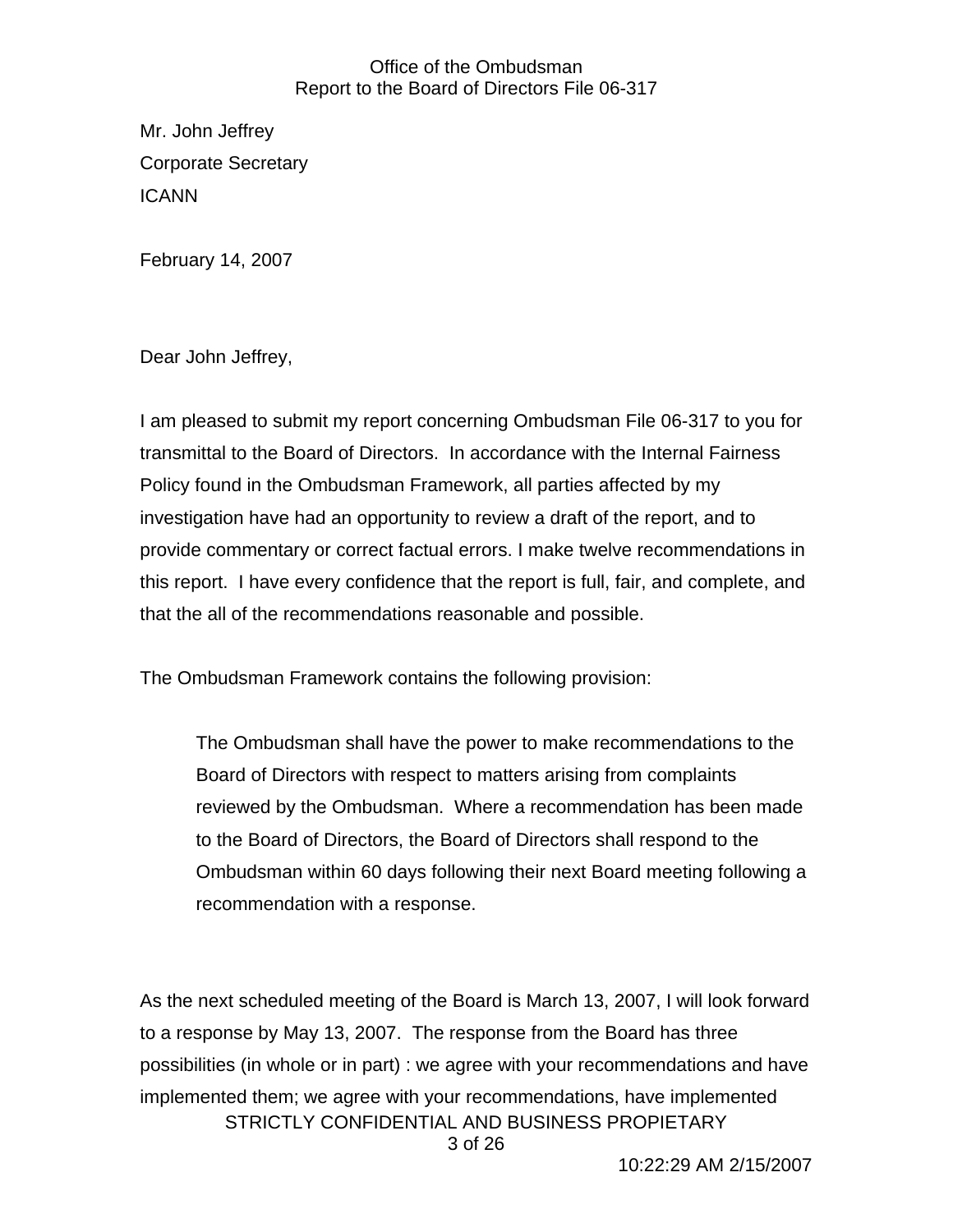them, and have also taken further steps not recommended in your report; or, we are unable to implement your recommendations for the following reasons.

As the report in 06-317 contains a number of recommendations, I would appreciate action responses for each of the recommendations.

Should you have any questions or concerns, please do not hesitate to contact me.

Frank Fowlie, MACAM Ombudsman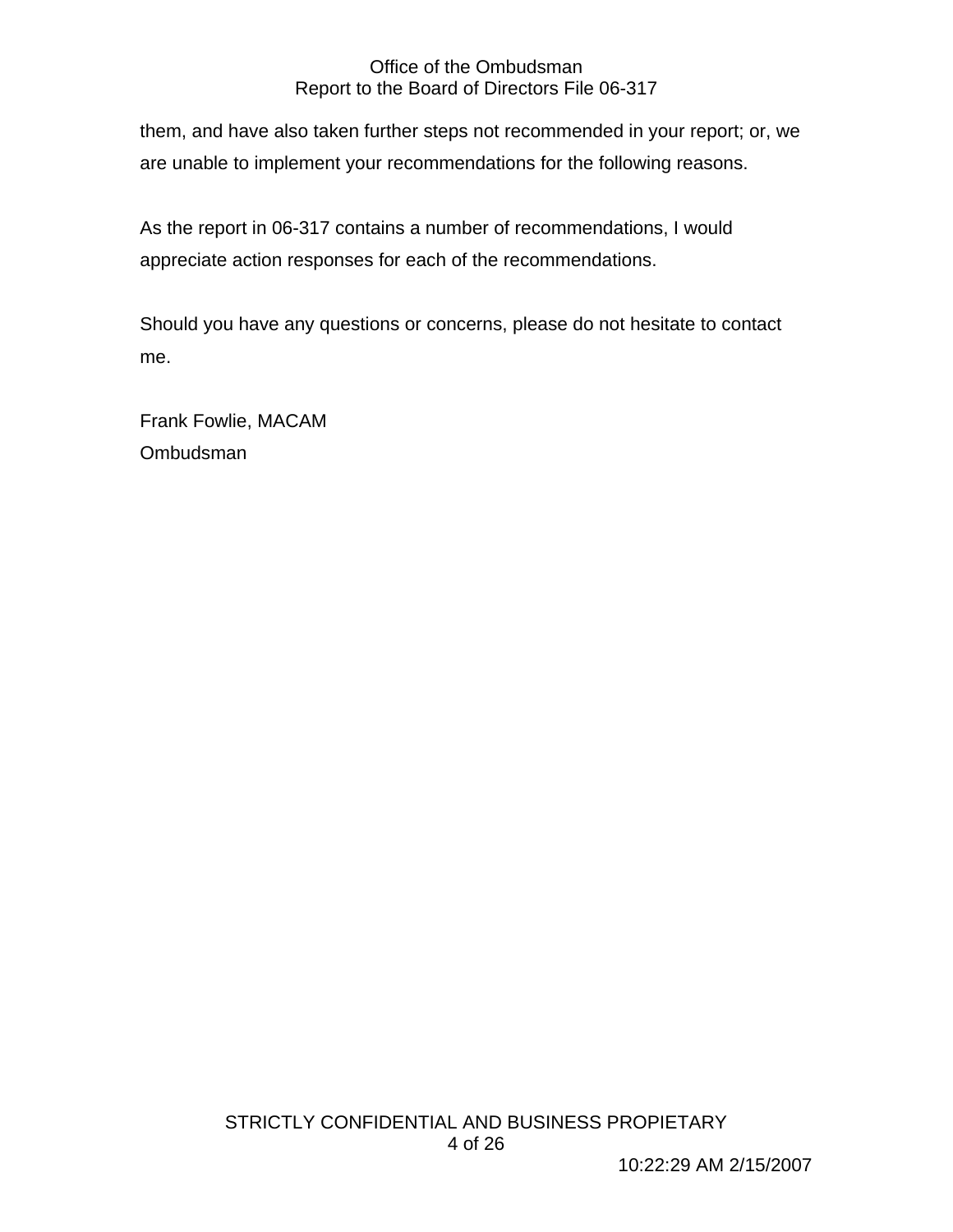## Introduction

ICANN Bylaw V, Article 2 states:

"The Ombudsman shall serve as an objective advocate for fairness and shall seek to evaluate and where possible resolve complaints about unfair or inappropriate treatment by ICANN staff, the Board, or ICANN constituent bodies, clarifying the issues and using conflict resolution tools such a negotiation, facilitation, and "shuttle diplomacy" to achieve these results."

The Ombudsman Framework contains the following provisions:

"Where, in the conduct of an investigation of a complaint, the Ombudsman forms an opinion that there has been a serious breach of administrative fairness, or maladministration, the Ombudsman shall notify the Board of Directors of the circumstances (see key principles regarding administrative fairness in the "Code of Administrative Justice 2003" Ombudsman British Columbia)."

"Should the Ombudsman begin an "own initiative" complaint, the Ombudsman will advise either the Chairman, Chief Executive Officer, or Corporate Secretary of the existence of the complaint."

I have received information which has lead me to believe that a member of the community may have been treated in an unfair manner by an ICANN constituent body, and on December 12, 2006, I notified the Corporate Secretary that I had begun an "own motion" investigation into the matter. In the course of handling the complaint 06-317, I have formed the opinion that there has been unfairness,

> STRICTLY CONFIDENTIAL AND BUSINESS PROPIETARY 5 of 26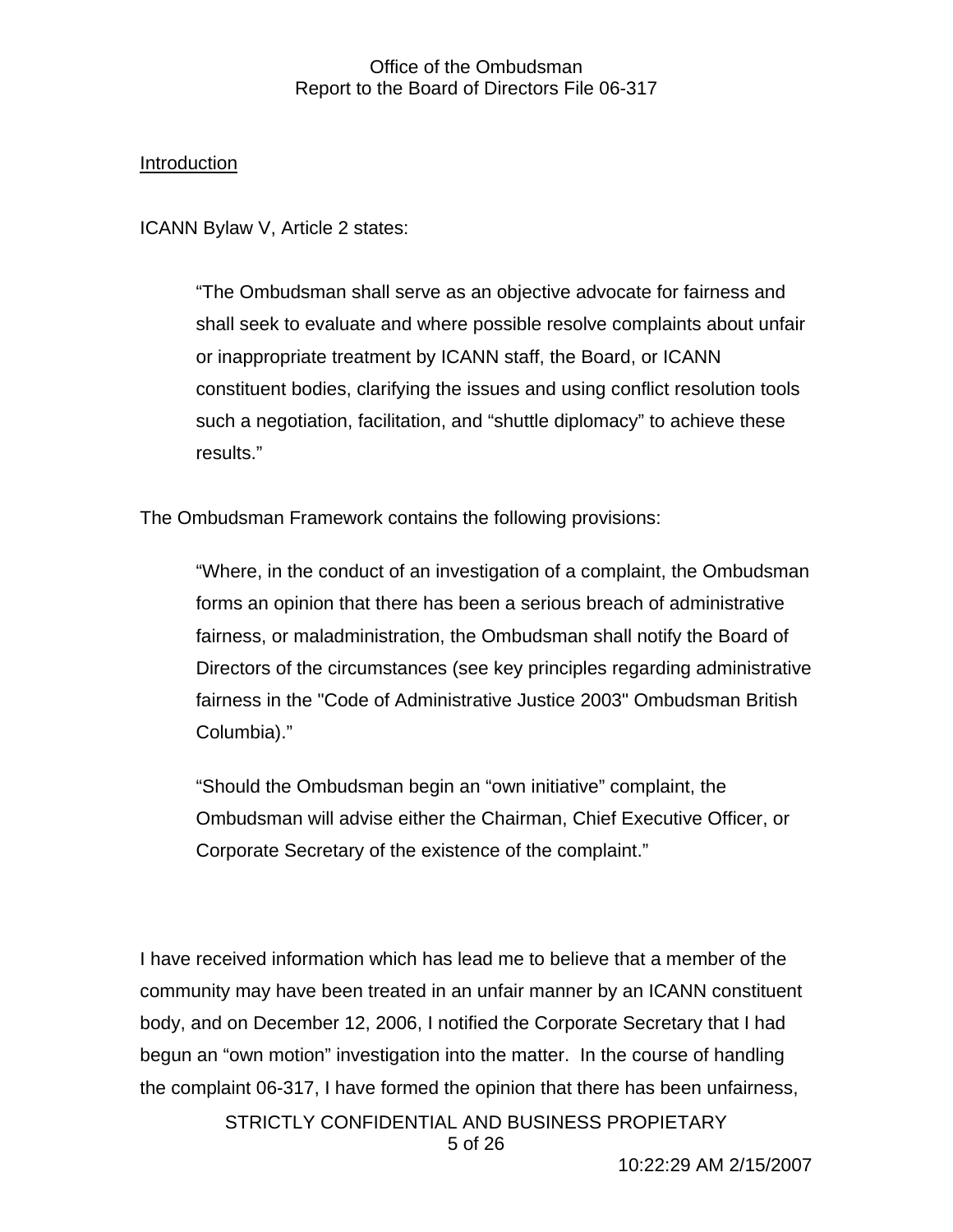and I am advising the Board of this in accordance with the Ombudsman Framework. I am further writing to advise the Board of my recommendations for resolution.

The At-Large Advisory Committee is an ICANN constituent body. It is, like other supporting organizations, composed of both community volunteers and ICANN staff support. For the purposes of this report, ALAC is a holistic term referring to the ALAC and/or its staff.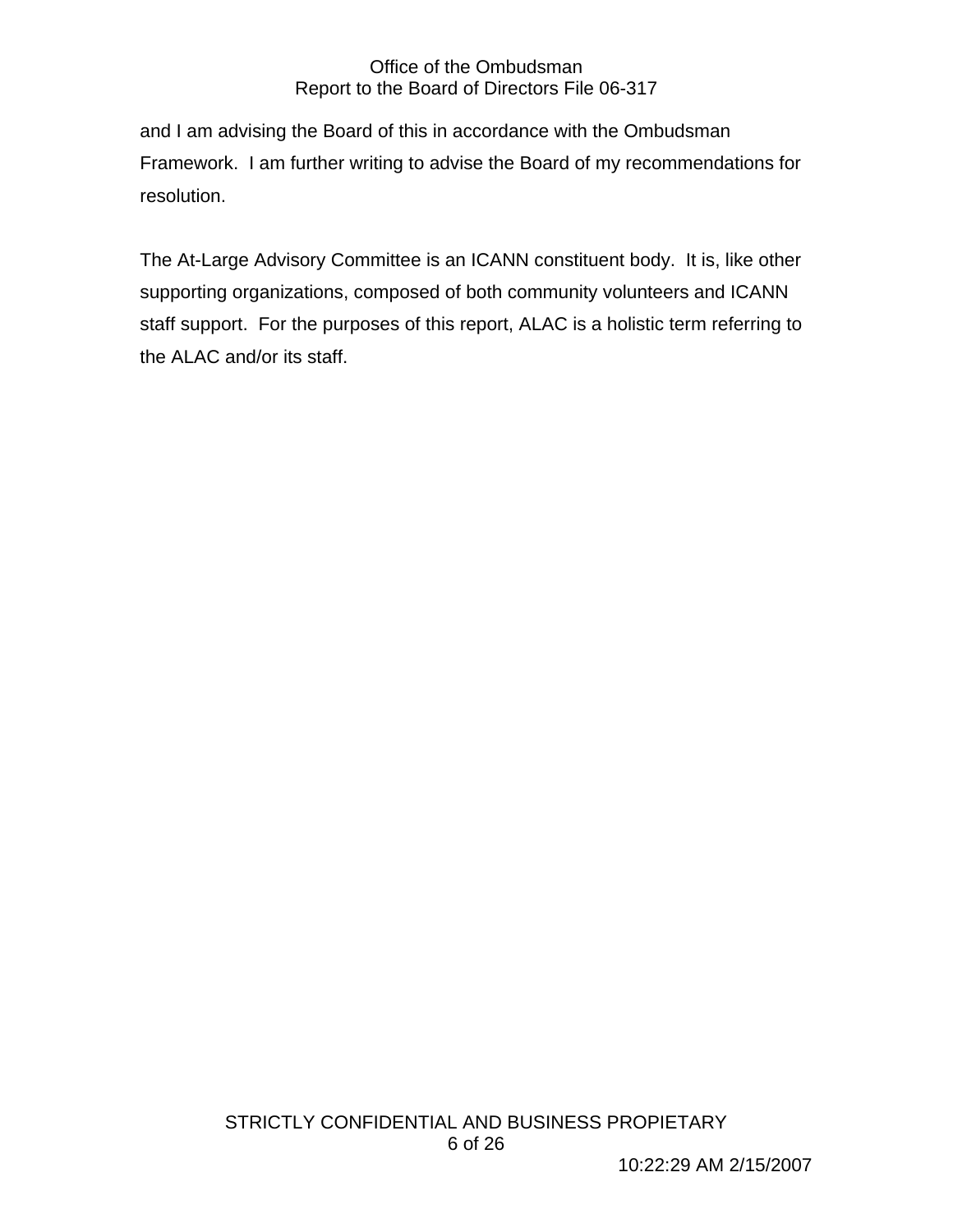## Scenario

(applicant).org was the proponent of the application for the establishment of an At-Large Structure, which was rejected by the At-Large Advisory Committee (ALAC). (applicant).org made the application on 08 February 2006, and the application was rejected by the ALAC in October, 2006. The applicant was informed of the decision by email on October 5, 2006.

The applicant has, through correspondence to the ALAC on October 7, requested a review by this Office. The applicant stated: "We demand a review to ICANN's Ombudsman, demanding you to reevaluate if you can include (applicant).org institute as an ALS member."

My investigation leads me to believe that that applicant was treated in an unfair manner on both an individual and systemic basis.

## *Unreasonable delay*

My enquiries lead me to find that, except in unusual circumstances where due diligence cannot be performed, applications for certification should be ready for certification by ALAC ballot no later than three months after the completed application is received.

There is no reasonable indication why the consideration of this application took almost eight months to be brought to a vote before ALAC.

There is no indication why the ALAC has not acted since the applicant contacted the committee on October 5, 2006, either with information on the handling of the reconsideration requested, or with a positivist approach to resolving the matter.

On November 21, 2006, the Committee advised the applicant in an email that they would be in contact following the Sao Paulo meeting (December 2006).

> STRICTLY CONFIDENTIAL AND BUSINESS PROPIETARY 7 of 26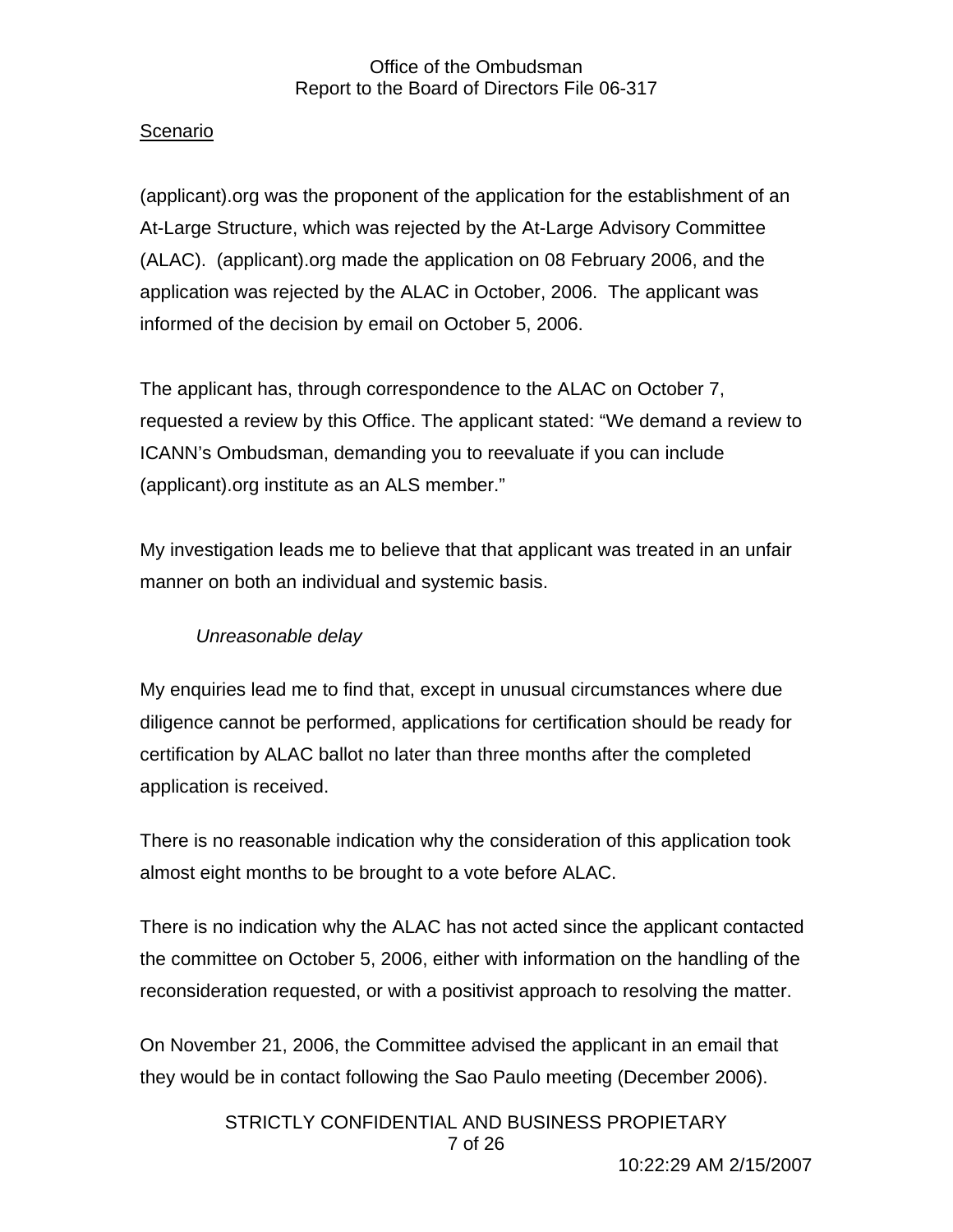This correspondence leads to the expectation that the issue would be discussed, to some degree, by the committee at Sao Paulo.

I note the ALAC Agenda, set by the Chair on December 3, 2006, includes as Item 7,"(applicant).org issues and review of application". I further note that while the Chair and Committee intended to deal with the matter, it was not substantively discussed, and there is no resulting information to correspond to the applicant.

ALAC has policies and procedures in place to be able to deal with fresh applications in a 90 day time frame. The correspondence from the applicant to ALAC asking for a review of the original decision is now stale dated to the point where it would have been equally efficient to have simply withdrawn the existing application and to have made a new application for ALS status on October 5. Clearly, the goal of a review process is not to frustrate the administrative functions of the decision makers, nor to unreasonably delay the conclusion for the applicant.

I find that all of the above, bearing in mind that the application has now been in process for almost a year, is an unfairness by unreasonable delay.

## *Mistake of Fact*

In this case the ALAC voted to reject the application for ALS status for (applicant).org as ALAC believed that it represented organizations rather than individuals. The record shows that the ICANN Regional Liaison for Europe had completed a due diligence review for ALAC with respect to the applicant on March 3, 2006. This due diligence report indicates that the members of (applicant).org are individual members, who govern the organization, and who are active. These are the requirements established for ALS certification. The (applicant).org website information was also reviewed by ALAC staff and my Office (The Ombudsman is fully bilingual, and the Adjunct Ombudsman is

> STRICTLY CONFIDENTIAL AND BUSINESS PROPIETARY 8 of 26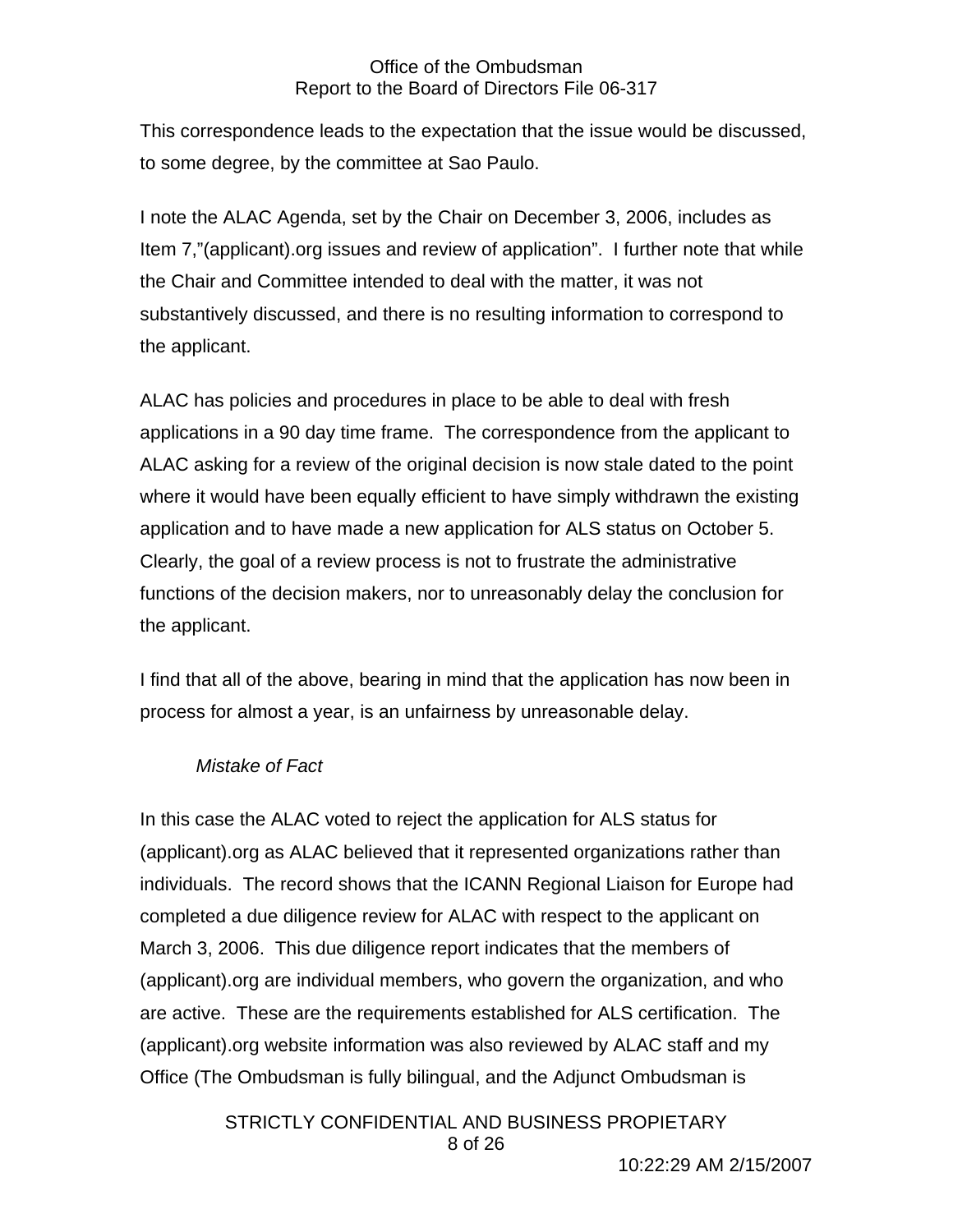perfectly bilingual, thus there can be no argument about misunderstanding the French language (applicant).org website in the course of this investigation), and these reviews also support the Regional Liaison's due diligence report.

The October 7, 2006 ALAC letter to the applicant following his request for reasons for the decision states:

Please understand that the reason your application was rejected was not due to anything other than an application of the criteria for membership that we are obliged to apply, congruent with the Bylaws of ICANN. Certainly we did not intend any criticism of (applicant).org and we hope you understand that.

The ICANN Bylaws require that all ALSes must primarily be composed of individuals, and individual members must primarily control the governance of the organisation; however your organisation is primarily composed of other organisations.

It is evident from the timeline that the ALAC had adequate opportunity from the submission of the application for certification (Feb 06), to the due diligence exercise (Mar 06) to the actual vote (Oct 06) to correspond with the applicant to clarify any issue regarding the status of its membership prior to an unfavourable vote. This did not occur. It is generally considered a function of administrative fairness for a decision maker to have all evidence before them prior to making a decision.

The ALAC has not provided this Office with any substantive documentation or information to refute the findings of staff, or to support its position on the matter, and therefore, it is logical that there has been a mistake of fact.

I find that the ALAC acted unfairly towards the applicant by the misunderstanding of facts which were materially used as the basis for the decision.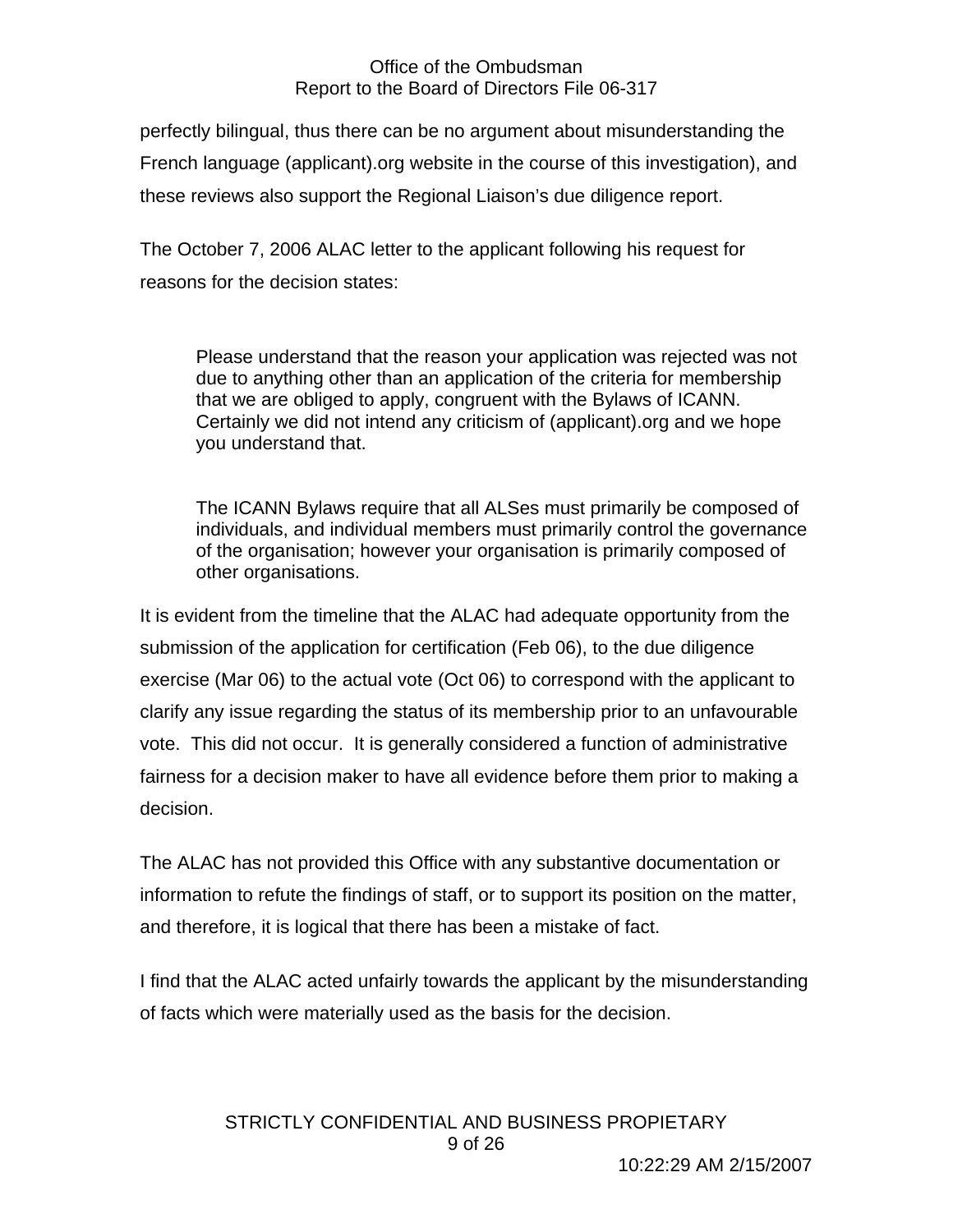## *Negligent*

In general, one is negligent when one is "inattentive to what ought to be done".

Bylaw V states in part:

No ICANN employee, Board member, or other participant in Supporting Organizations or Advisory Committees shall prevent or impede the Ombudsman's contact with the ICANN community (including employees of ICANN). ICANN employees and Board members shall direct members of the ICANN community who voice problems, concerns, or complaints about ICANN to the Ombudsman, who shall advise complainants about the various options available for review of such problems, concerns, or complaints.

I believe that the intent of this Bylaw provision is not that ICANN structures have the duty to act as interveners to carry forward complaint issues to the Ombudsman, but rather that they have an obligation to direct community members to my Office. Implicit in this is providing relevant information on the Ombudsman website, which contains the complaint forms, and – or the appropriate email addresses. While not directly stated, this referral should take place in timely proximity to the matter being brought to the attention of the ICANN agent or structure.

The October 5, 2006 letter from the ALAC to the applicant contains the Ombudsman email address and webpage reference. In correspondence to the ALAC dated October 7, 2006, it is evident that the applicant wished to have a review by Office. I believe it would have been fair, at that point in time, to clarify for the applicant that the request for Ombudsman review had to be directed to the Ombudsman, and not the committee.

On November 21, 2006, six weeks after the applicant had requested an Ombudsman review, while adding her comments to a proposed reply to the applicant, ALAC member X wrote,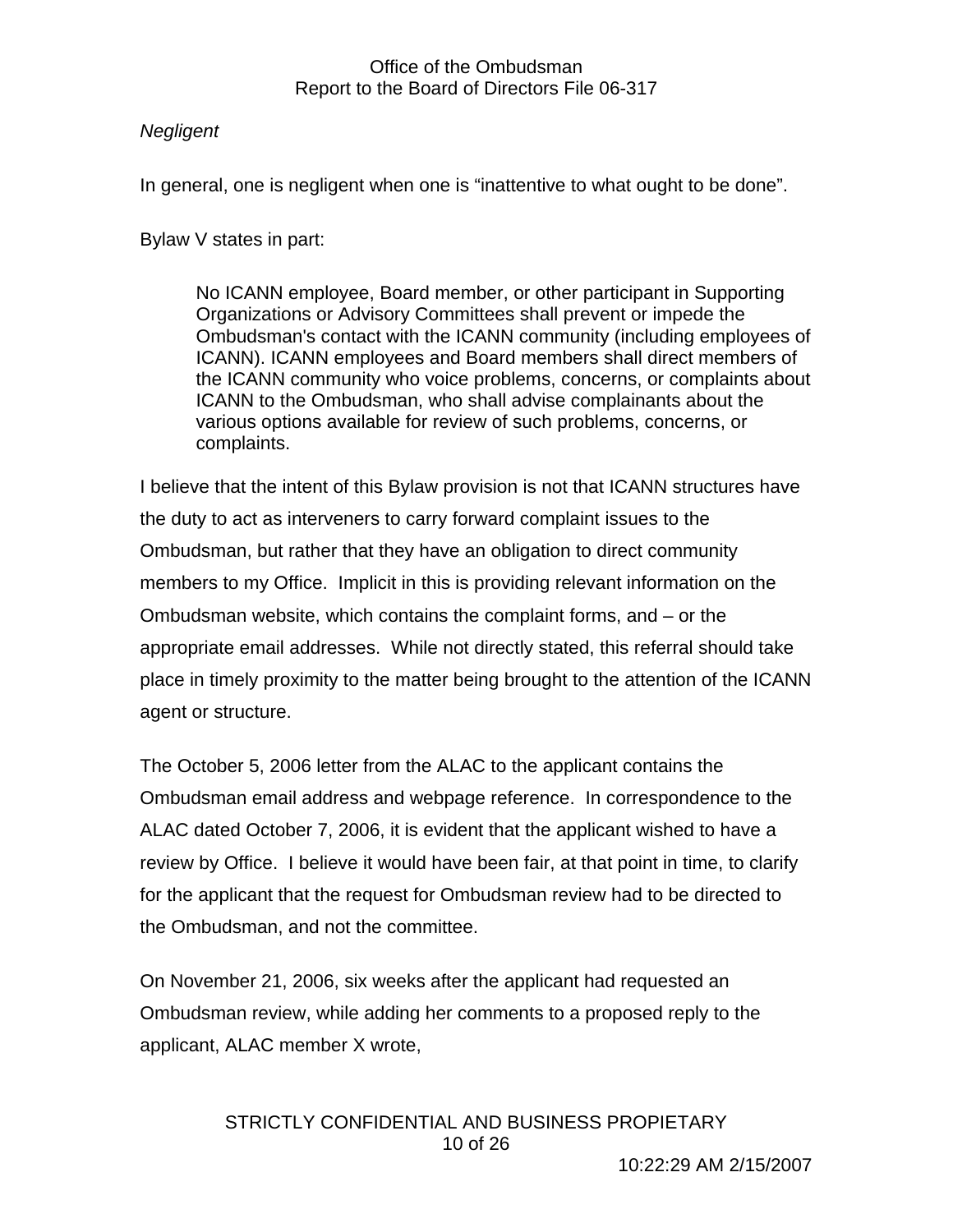"I just do not know about the mentioning of the Ombudsman. It seems to be a common procedure in the US, maybe in other countries too. What is meant to be nice (and democratic), looks a little strange to me. But maybe this possible procedure has to be mentioned."

The At-Large Formation Framework, at Section IV, contains procedures for Board Review of ALAC certification decisions. (see Appendix)

On November 21, 2006, the ALAC responded to the October 7 letter from the applicant (a six week delay). In that reply, the ALAC provides the ICANN Ombudsman email contact, but not the website information, and does not provide any information on the ALAC Board certification reconsideration process.

I find the effect of not providing accessible information, on both of these appeal mechanisms, in a timely manner following the October 7 request, to be an unfairness by negligence.

## *Adequate and appropriate reasons*

In its correspondence to the applicant dated October 5, 2006, the ALAC staff member informed (applicant).org that it did not meet the requirements for ALS Certification. The correspondence does not provide any reasons for the ALS refusal. It is not until after the applicant corresponded with the ALAC were reasons provided.

In my Report to the Board of Directors, dated November 2005, I made the following recommendation:

I recommend that in communicating a rejection of certification, that ALAC communicate the reasons for the denial, consistent with the Code of Administrative Justice (2003).

In subsequent correspondence, ALAC had committed to implementing this recommendation.

> STRICTLY CONFIDENTIAL AND BUSINESS PROPIETARY 11 of 26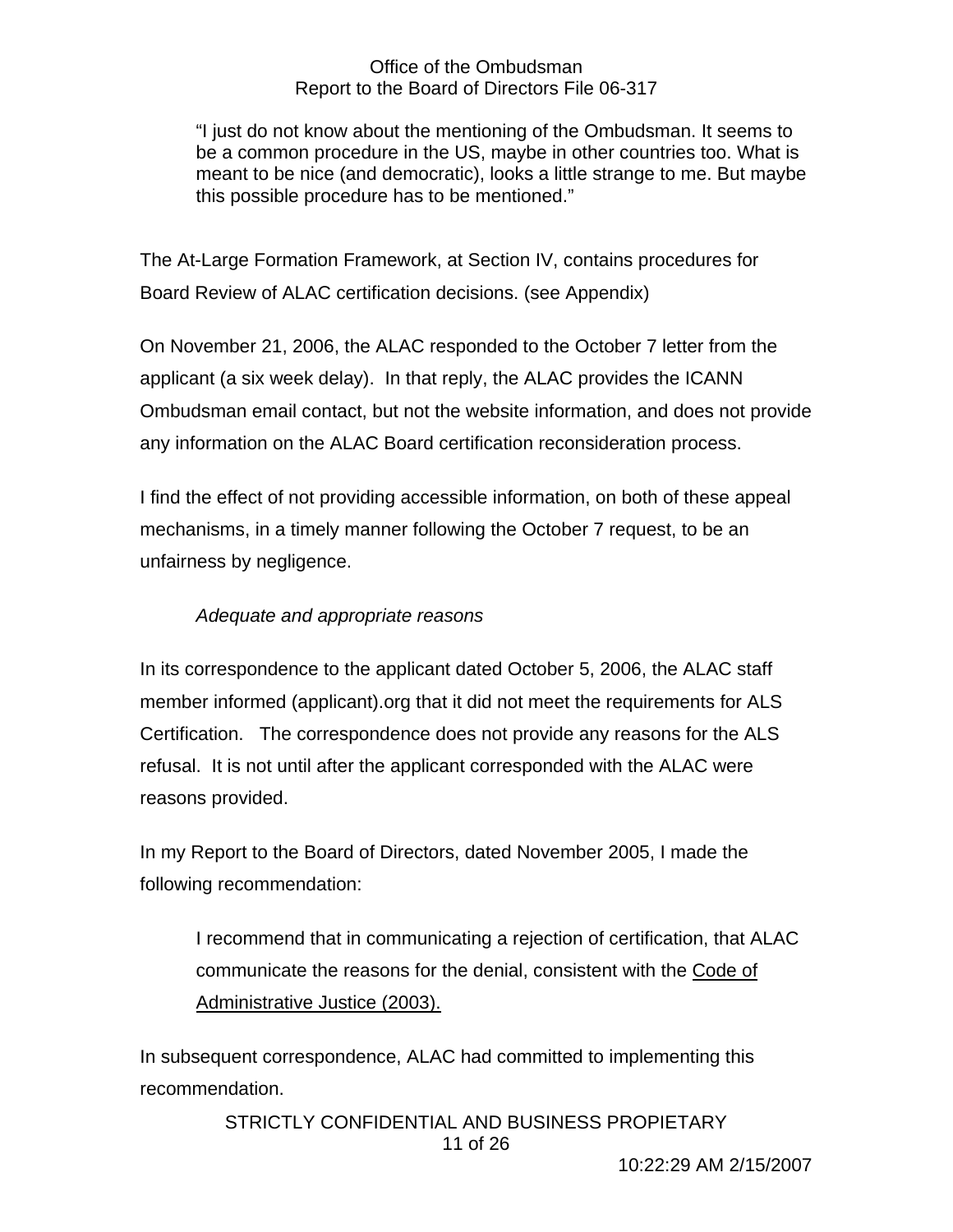I find that the ALAC or its staff has acted unfairly towards the applicant by failing to provide timely, clear, and understandable reasons for its decision.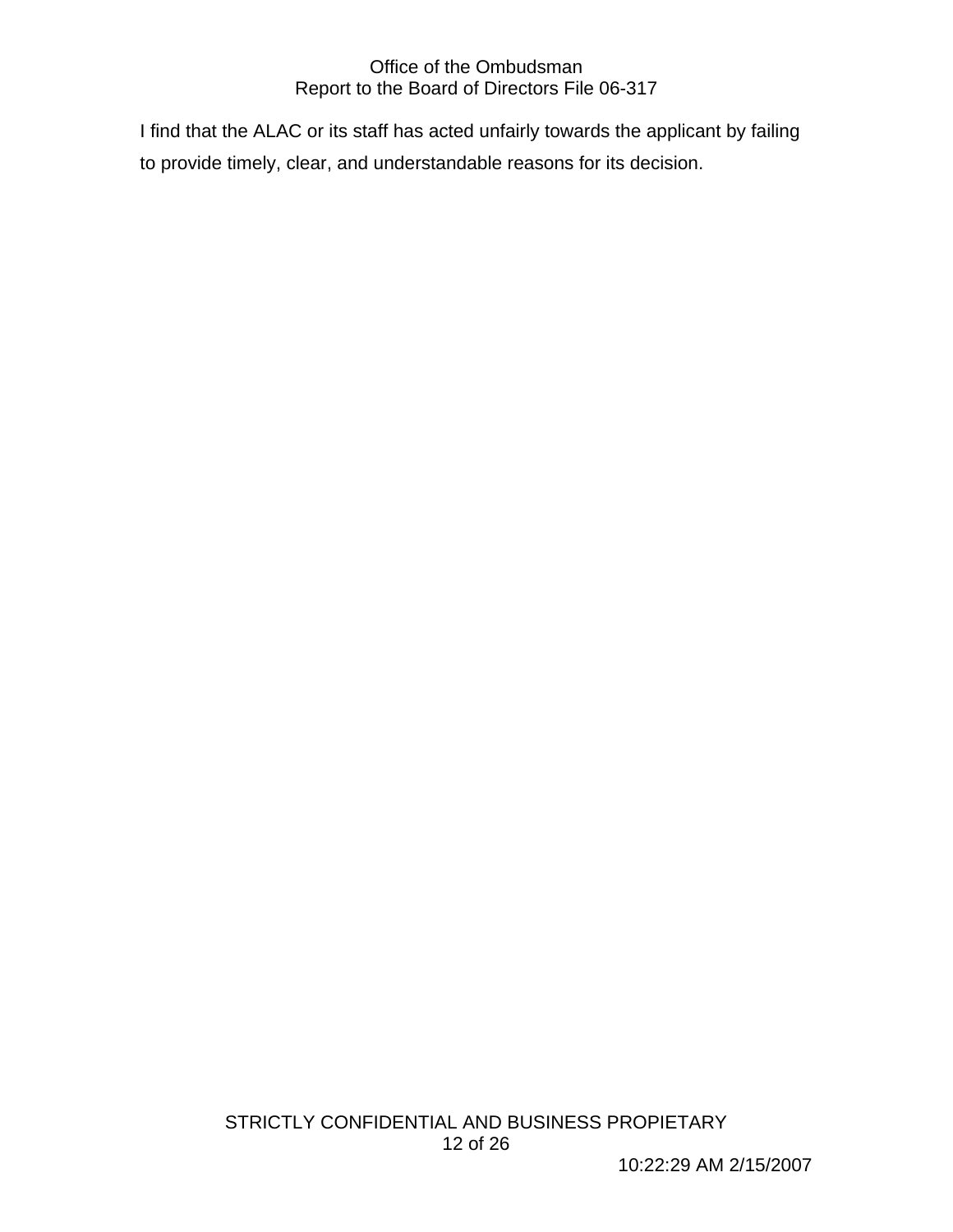## Systemic Issues

There is a reconsideration process found in the At-Large Framework Formation. On a systemic level I find issues with this framework which may inhibit administrative fairness.

First, the ALAC process is essentially similar to the Board Reconsideration Committee, and is therefore, redundant. Bylaw IV states, "ICANN shall have in place a process by which any person or entity materially affected by an action of ICANN may request review or reconsideration of that action by the Board." ALAC certification decisions would fall into this mandate.

Secondly, the At-Large Framework Formation describes all things relevant to the Committee, except to define what its powers are. After reading the ALAC Board Review policy, it is unclear what the review group is actually empowered to do. It is not indicated whether the powers of the group are to hear evidence and develop a decision (i.e. to overturn a decision by the ALAC) or to make recommendations for the ALAC to reconsider its own decision. If it is the latter, there is no process established for the committee to re-vote.

Thirdly, this process would have been developed for those circumstances where an outside reviewer would be necessary to make a finding. It seems unfair, unwieldy, and time consuming in those circumstances where there is agreement that there had been a simple, correctable error, or where subsequent, clarifying information could easily be considered, that the ALAC is not somehow empowered to reconsider the application without having to either start the process anew, or send the applicant to the review process. As ALAC expands its membership into the hundreds of ALS structures, it is likely that these cautious approaches to dealing with simple matters should be considered.

Fourth, I am concerned that the ALAC does not fully understand its powers as defined in the Bylaws and in policy. From my review of the correspondence, it

> STRICTLY CONFIDENTIAL AND BUSINESS PROPIETARY 13 of 26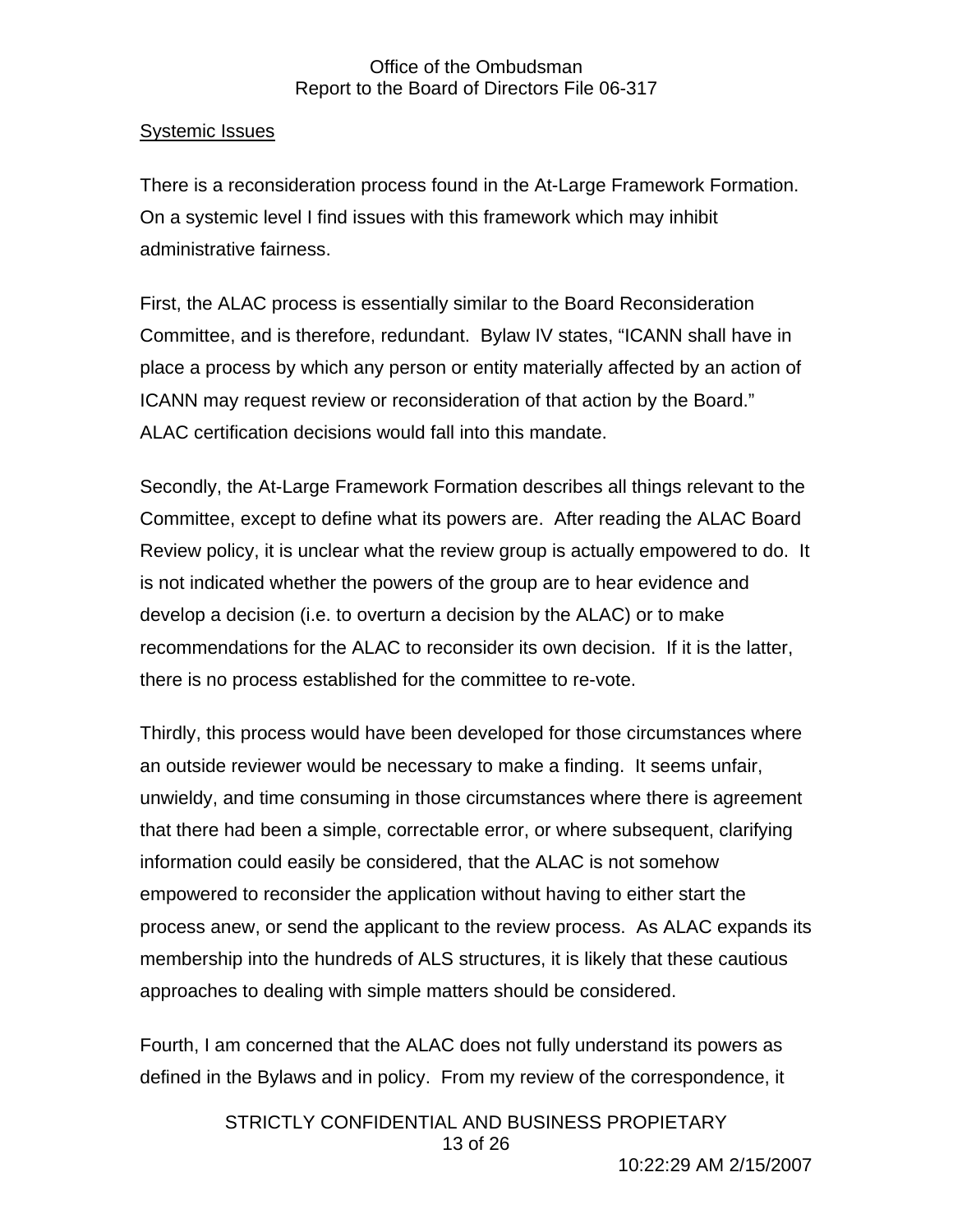would appear that that the Committee had discussed taking steps to create a quick fix which it was not authorized to do either by policy or by bylaw. While the intent is laudable, the committee should only take steps which it is authorized to do. A fulsome policy and procedure for dealing with errors, or correctable actions, and attention to this issue in the ALAC review will be helpful.

Finally, it is very clear that the ALAC is either unaware of or ignores its own policies. The correspondence demonstrates that during the material time the ALAC lacked an understanding that it has requested that the Board of Directors approve a reconsideration policy and procedure for ALS certification decisions, and that this was approved some four years ago.

In draft correspondence from January 2007, an ALAC member while writing on behalf of the committee Chair states: (highlights mine)

The bylaws also state that decisions to certify or decertify "shall be subject to review according to procedures established by the Board." *As far as we know, the Board has never established these procedures, which is not surprising since until this point, there has never been a significant disagreement about a certification vote.* 

The Appendix to this report contains the "**Procedures for Board review of ALAC certification decisions**" which have been in place since June 2003.

I find that the present review process is unfair, as it is an unreasonable process.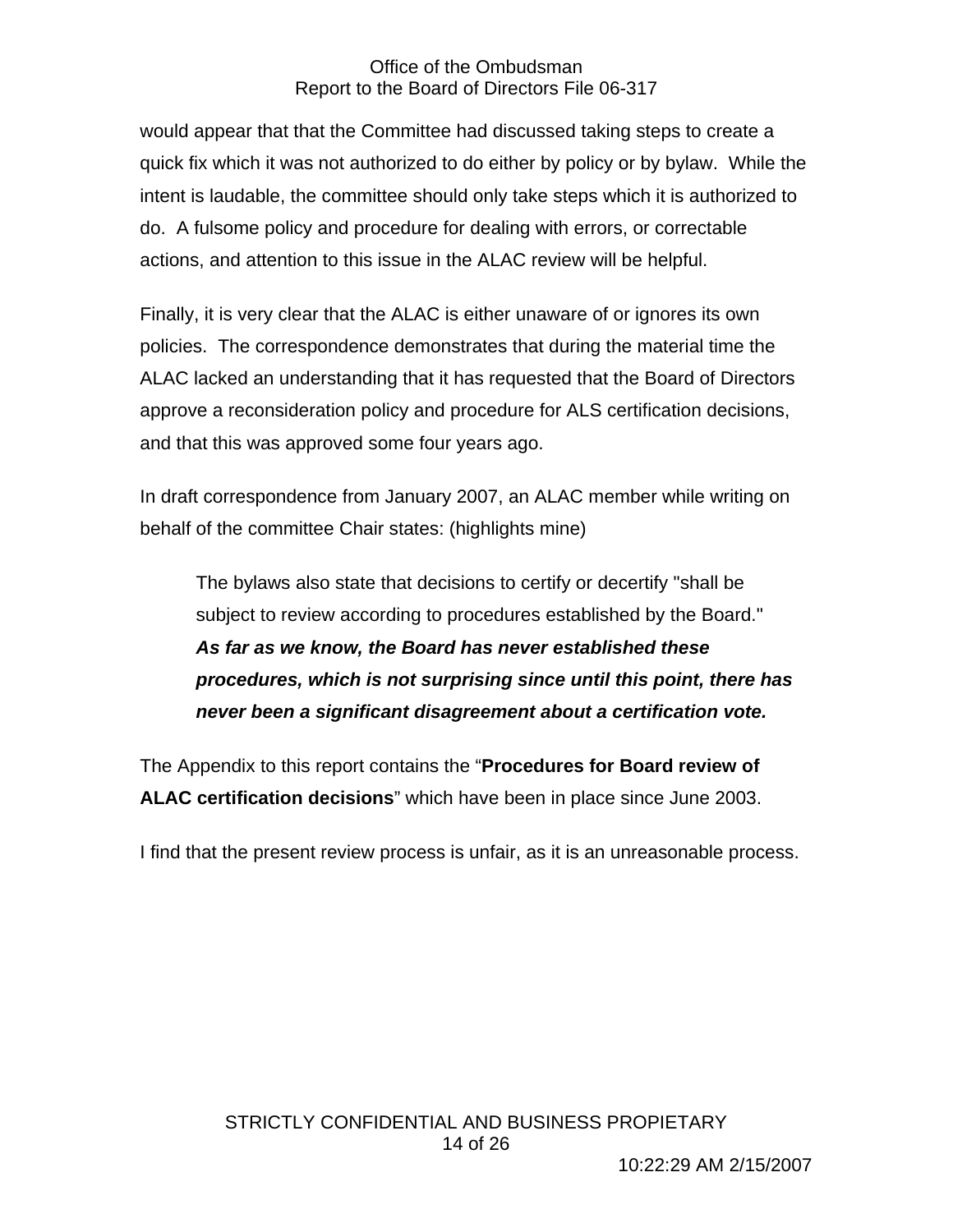## Analysis

My colleague, Arlene Brock, the Ombudsman for Bermuda, while recently speaking at Harvard Law School made the following observation<sup>1</sup>:

The flexibility of the Ombudsman in contrast to judicial review is illustrated by an example from Quebec. Upon obtaining a hunting permit, a person is automatically insured against accidents whilst hunting. Victims who require amputation are entitled to compensation. A milkman whose leg was paralyzed but not amputated was refused compensation. The recommendation of the Quebec Ombudsman was that the legislature would have included paralysis had they foreseen this situation. As a result of this recommendation, the hunter received both an indemnity and an amount for pain and suffering.

The parallel is not lost on this case. If the Board of Directors and the At-large Advisory Committee had foreseen a circumstance where a simple matter of fact could be clarified to resolve an issue and thereby avoid invoking intensive administrative processes, would they have? In all likelihood, and in consideration of the principles of administrative fairness, the answer would be in the affirmative.

The development of RALOs across the globe will impact the work of the ALAC in its work of approving ALSs. It will be necessary and important to have appropriate review and reconsideration mechanisms in place, especially as the certification process becomes de-centralized.

 $\overline{a}$ <sup>1</sup>International Human Rights: Championing The Cause: Arlene Brock LLM '91, National Ombudsman of Bermuda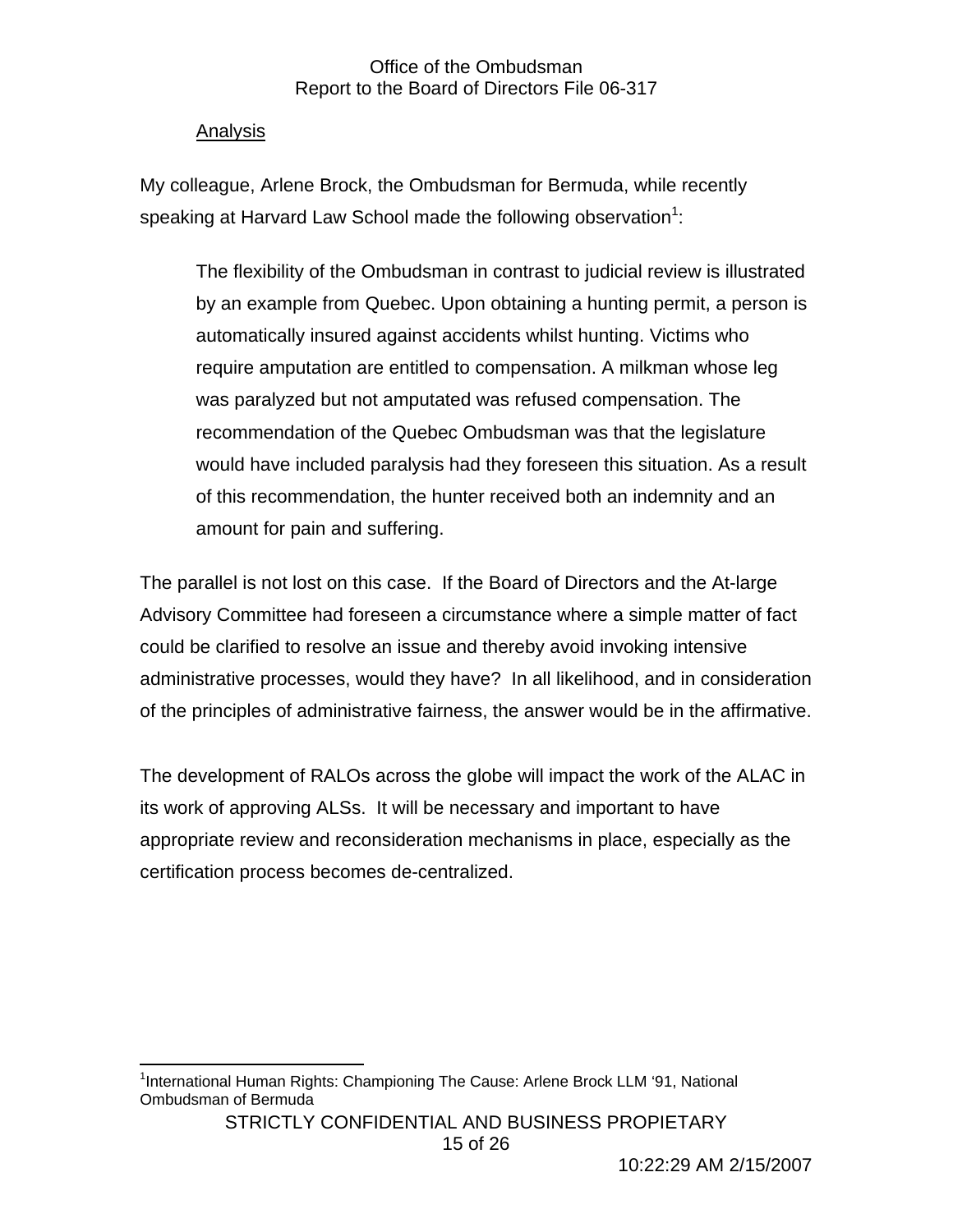## Appendix

## **IV. Procedures for Board review of ALAC certification decisions:**

ALAC decisions to certify or de-certify an At-Large Structure are subject to review according to procedures to be established by the Board. The ALAC proposes that review procedures be established, as proposed below:

- 1. A request for review of an ALAC decision to certify or de-certify an ALS would be required to be filed within 60 days after the ALAC posts notice of the action on its web site. Requests for review would be submitted by email to xxxxxx. No particular form is required, but requesting parties would include at least the following information:
- 2. name, address, and contact information for the requesting party (including postal and email addresses);
- 3. the specific action for which review is sought;
- 4. the date of the action;
- 5. the facts supporting the request for review;
- 6. the grounds on which the Board should conduct its review; and
- 7. any documents the requesting party wishes to submit in support of its request.

The ICANN Board will appoint three of its Directors to consider such requests and conduct the reviews. The Board appointed review group will notify the ALAC of the request for review. The review group may request additional information from all parties involved in the review, as well as other sources. Requests for review and the Board review group's activities and decisions will be made public on the ICANN website. The review group may, in its discretion, grant a party's request to keep certain information confidential. For any matters that the review group determines not to disclose, the review group's decision will describe in general terms the nature of the information and the reason for nondisclosure.

The review group will endeavor to complete its work and issue its final decision within 30 days of the filing of the request; its decision will be made public on the ICANN web site.

To protect against abuse of the review process, a request for review may be dismissed by the review group where it is frivolous, non-substantive, or otherwise abusive.

\*\*Applications and instructions for "At-Large Structure" designation are available at <http://alac.icann.org/correspondence/structures-app.htm>\*\*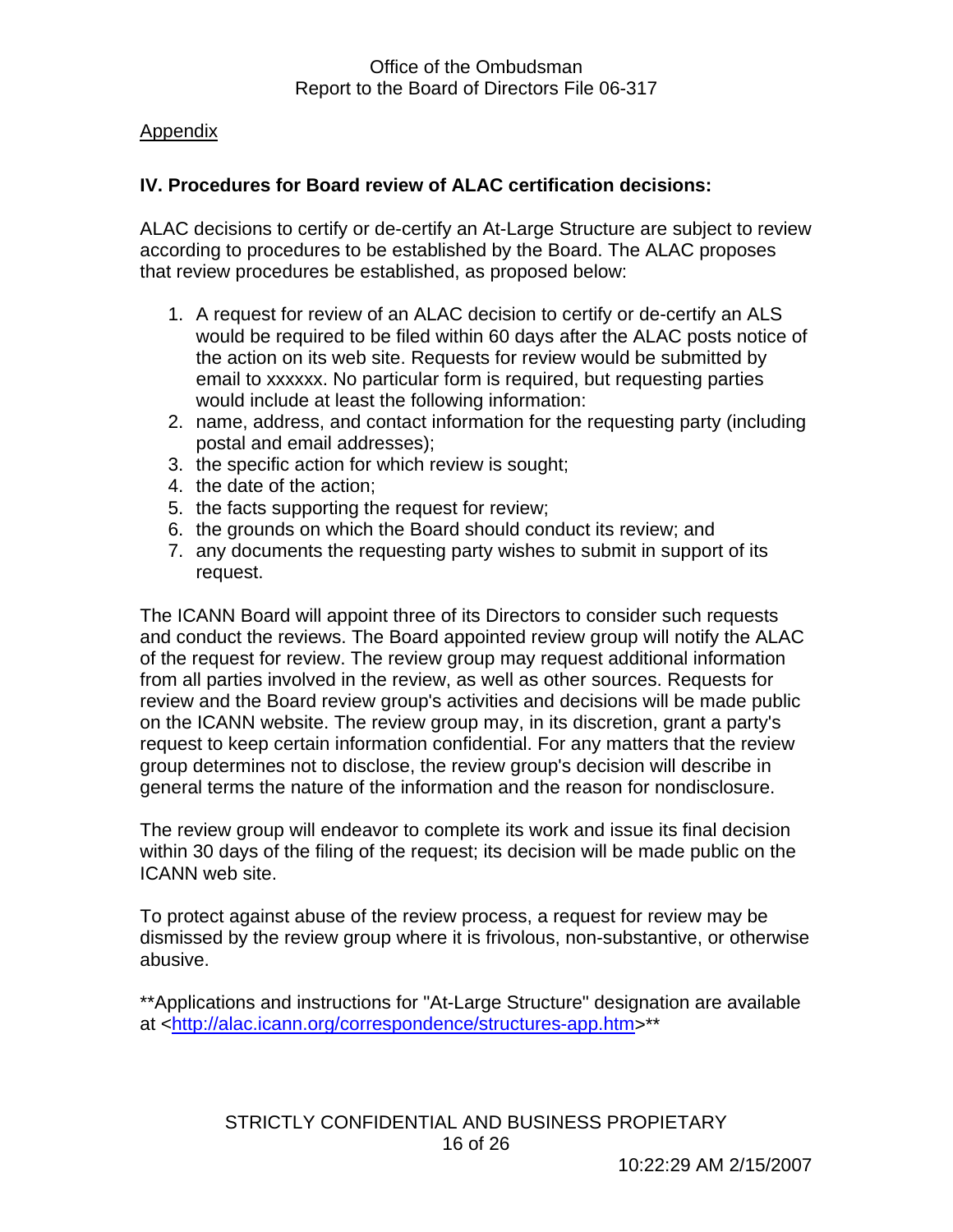## **Definitions**

The Code of Administrative Justice (2003)<sup>2</sup> defines the following:

## Unreasonable Delay:

To delay is to postpone, put off or slow down  $\overset{33}{\cdot}$ . Delay may be part of the exigencies of the modern state. While sometimes it maybe unavoidable, it should not be burdensome, infringe on rights or entitlements or unduly affect public services.

*Principle:* **Delay is unreasonable whenever service to the public is postponed improperly, unnecessarily or for some irrelevant reason. Example:** A tribunal takes three years on a case for which it would normally take six weeks. The tribunal is unable to provide an explanation for the delay. Such delay is unreasonable on its face. 33

e.g. see Black's Law Dictionary [1999] at 437; The Dictionary of Canadian Law [1995] at 310

## Black's Law Dictionary defines delay as:

To retard; obstruct; put off; postpone; defer; prolong the time of or before; hinder; interpose obstacles; as, when it is said that a conveyance was made to "hinder and delay creditors." The term does not necessarily, though it may, imply dishonesty or imply moral wrong.

## MISTAKE OF FACT

…a mistake is an error, misconception or erroneous belief. It can be seen also as a wrong or incorrect view and/or erroneous supposition. Mistake of fact then is a misapprehension or misunderstanding of the facts, circumstances or evidentiary base of a case or situation. A mistake of fact

STRICTLY CONFIDENTIAL AND BUSINESS PROPIETARY  $\overline{a}$  $2$  Ombudsman of British Columbia, Public Report 42, March 2003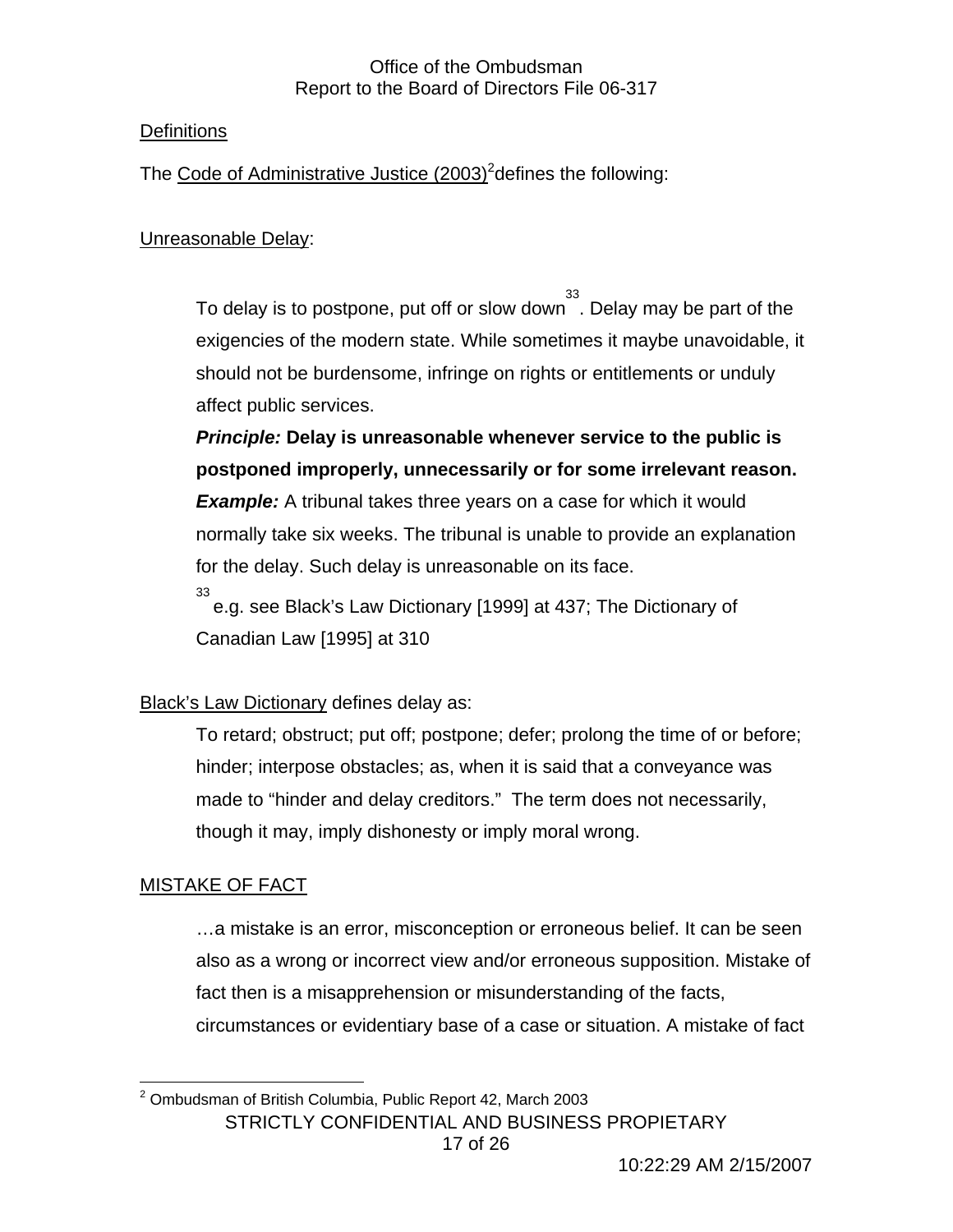is "a mistake about a fact that is material to a transaction or matter or issue".

*Principle:* **A mistake of fact occurs when an authority is mistaken as to the existence of a certain fact or facts. A mistake of fact is a question of perception or knowledge on the part of the authority.** 

A mistake of fact may occur when a wrong inference or conclusion of fact results from the authority's lack of knowledge of evidence which, if known, would have resulted in a different conclusion of fact.

*Example:* An agency fails to determine that a person meets the criteria for entitlement to a benefit because it misinterprets the information provided about that person. This is a mistake of fact.

## UNREASONABLE PROCEDURE

To be reasonable is to exercise sound judgment, to be sensible or to act with reason. Unreasonable activity by institutions will be those actions taken, decisions made or standards adopted which no sensible authority or institution would do, make or adopt.

*Principle:* **An unreasonable procedure is one which fails to achieve he purpose for which it was established.** This test focuses on the rationale for a procedure and the results it produces or is likely to produce. The term may be seen as a synonym for an incompetent procedure on the basis that such a procedure is an absurdity and thus contrary to reason.

## NEGLIGENT

In general, one is negligent when one is "inattentive to what ought to be done" . In law, one is negligent when one fails "to exercise the degree of care that someone of ordinary prudence would have exercised in the same circumstance". Negligence is conduct which "falls below the standard required by society" and it is also a cause of action in law.

STRICTLY CONFIDENTIAL AND BUSINESS PROPIETARY 18 of 26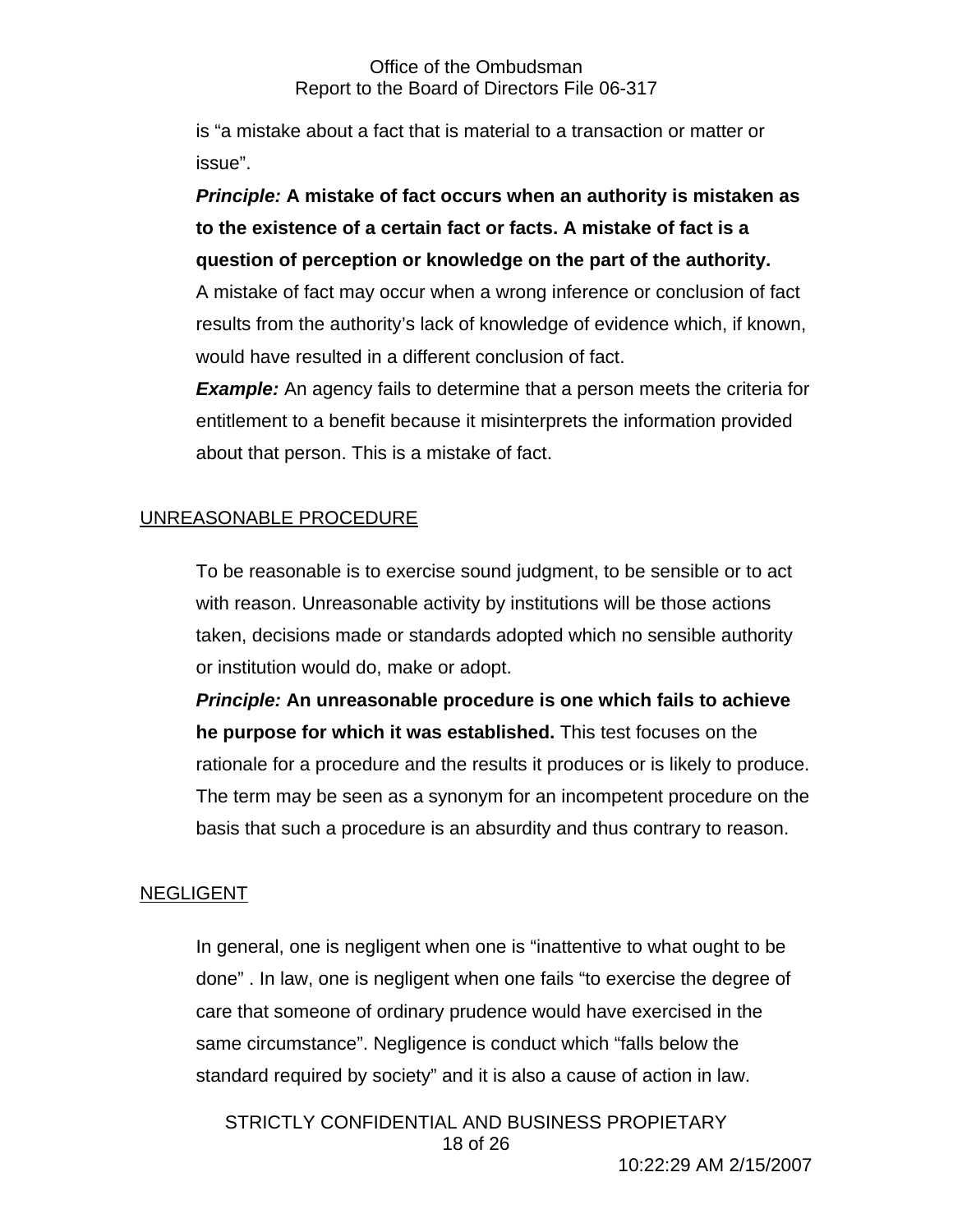## ADEQUATE AND APPROPRIATE REASONS

Reasons are the basis for judgments. Formally, "reasons" provide the rationale behind and justification for decisions or actions. They provide a summary of analysis and are a means to facilitate understanding as well as a means to allow meaningful appeal of such decisions and actions. Adequate reasons will be those which are sufficient to allow an understanding of the issues considered and the decisions reached. Appropriate reasons will be logically linked to the questions with which the decision-maker dealt.

*Principle:* **In assessing the adequacy and appropriateness of reasons, three major factors are important:** 

**a) whether the person's concerns are addressed directly and completely;** 

**b) whether the reasons plainly state the rule upon which the decision proceeds and whether the rule as applied to the facts logically produces the decision reached; and c) whether the reasons are comprehensible to the recipient.** 

**Example:** A public body denies a person a license but initially does not explain why the license is not forthcoming. There is an appeal process but the person has no basis on which to appeal in the absence of any reason. When he presses the public body for information he is told he is denied because "that is the way things work." There is in such a situation a lack of appropriate, adequate and comprehensible reasons.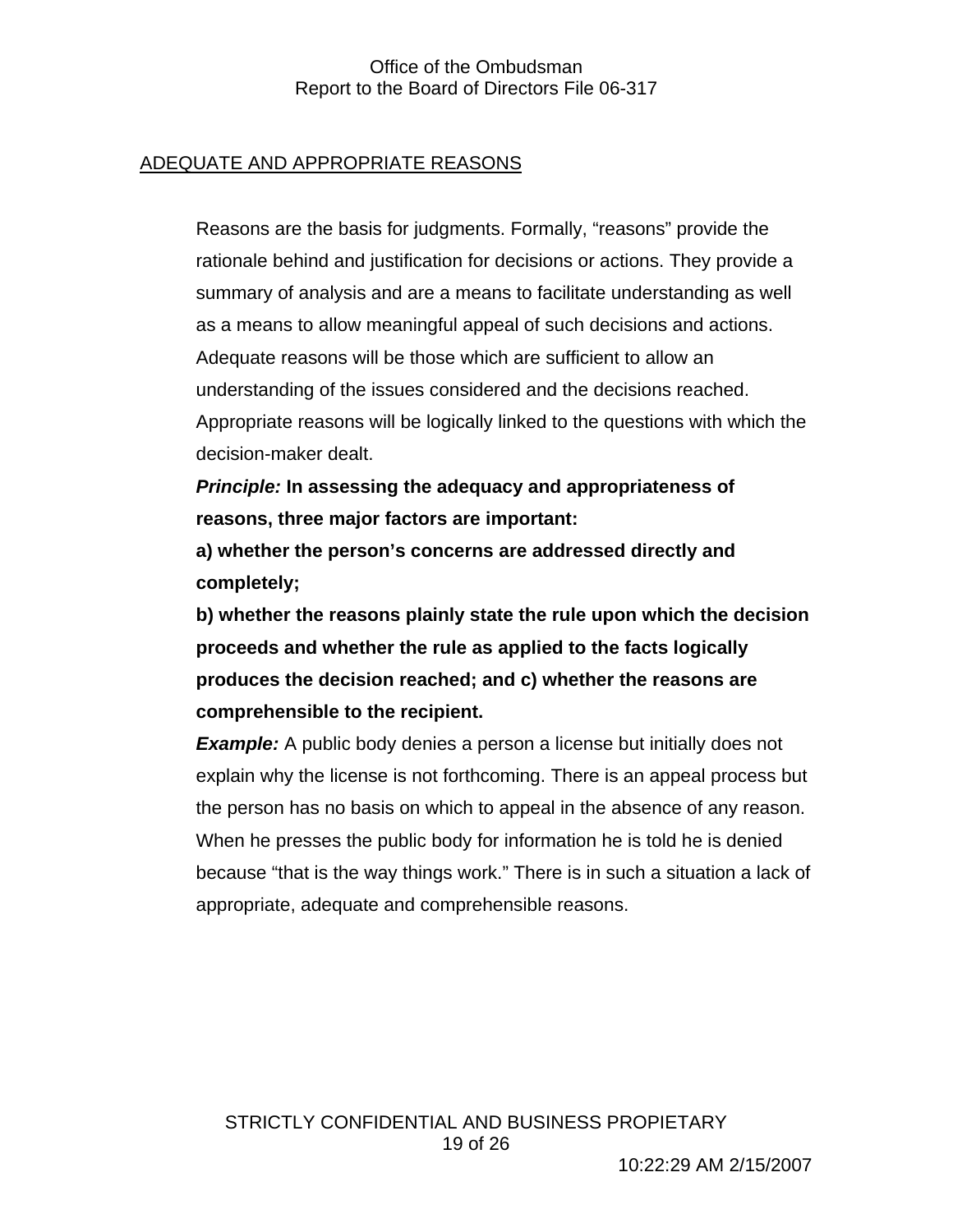#### General Comments

The operations of the Office of the Ombudsman are generally mandated by Bylaw V and the Ombudsman Framework. Two relevant provisions in these documents are confidentiality and the power of the Ombudsman to obtain information or documents held by the organization. These are common obligations and powers in Ombudsman schemes, and in statutory frameworks the Ombudsman is given the power of subpoena or sanctioning those who are resistant to either. It is a fair statement to say that Ombudsman enquiries should be conducted in private to protect confidentiality, and that the Ombudsman should have access to all relevant information held by the organization in order to be able to make accurate determinations of the fact pattern, and thus to determine if there has been an unfairness.

## The Ombudsman Framework states:

All matters brought before the Ombudsman shall be treated as confidential. The Ombudsman shall only make enquiries or advise staff, Board members, at ICANN of the existence and identity of a complainant in order to further the resolution of the complaint. ICANN staff, and Board members are to hold the existence of a complaint and the identity of a complaint as confidential, except to further the resolution of a complaint.

In the conduct of this case, I have formed the opinion that copies of emails from my Office relating to the substance of the investigation have been forwarded from the addressee to third parties not for the purpose of resolving the complaint, and without my express consent.

Bylaw V states in part that the Ombudsman has "…the right to have access to (but not to publish if otherwise confidential) all necessary information and records from ICANN staff and constituent bodies to enable an informed evaluation of the complaint and to assist in dispute resolution where feasible…" I have also formed the opinion that this right to access information was not well understood by affected parties during the course of this investigation.

STRICTLY CONFIDENTIAL AND BUSINESS PROPIETARY 20 of 26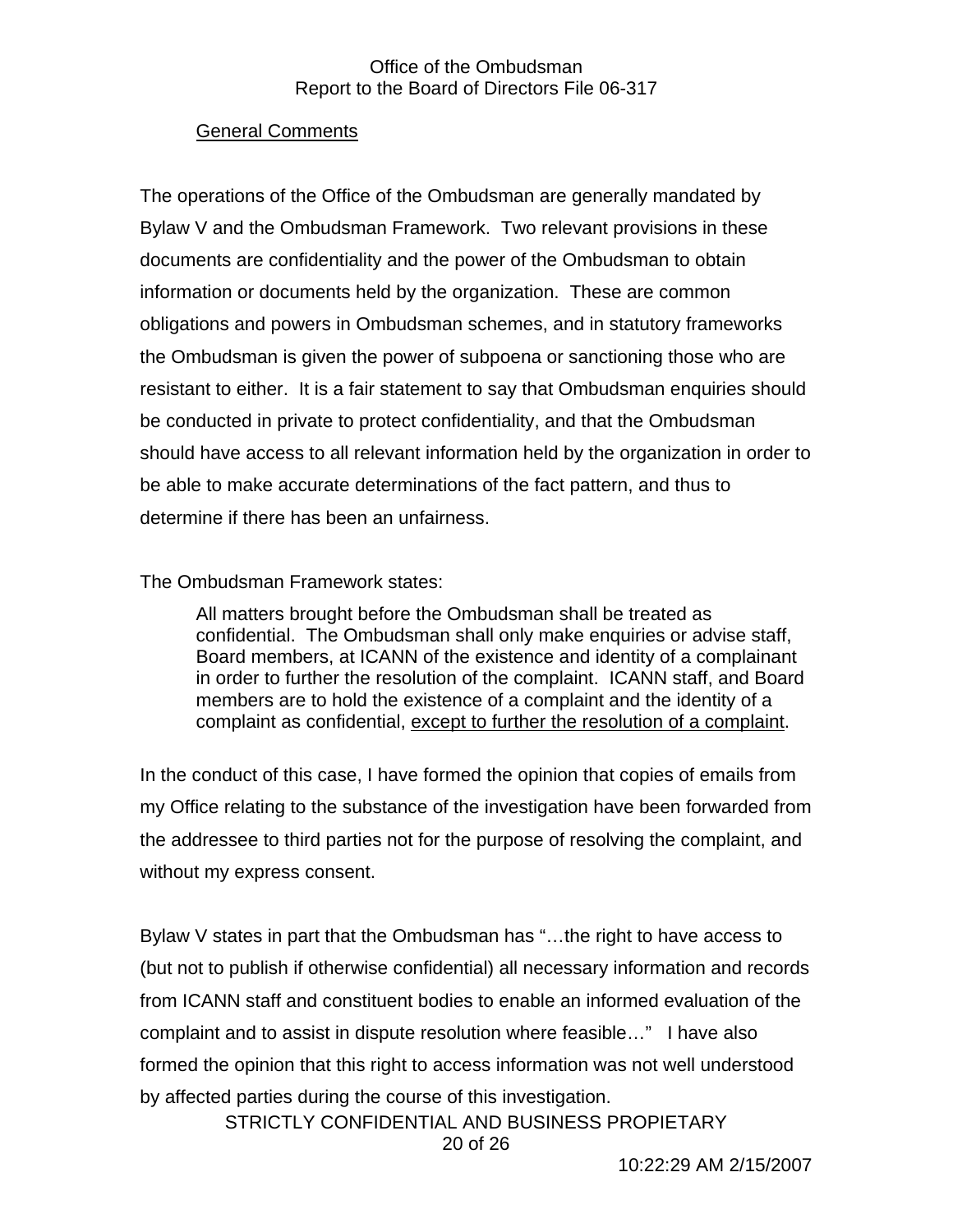In this case, the ALAC Chair had written to the ICANN Chair complaining that I had requested a response to three follow up questions in ten business days. This timeline is the norm used by my Office when making formal enquiries under authority of Bylaw V. It is evident to me that the ALAC Chair had supplied the ICANN Chair with copies of my correspondence on the substantive matter of the investigation, and that this was a breach of the intent, if not the expressed confidentiality requirements of the Bylaws.

As the ICANN Chair had requested that I consider delaying the reception of the ALAC responses, I did agree to attempt to find the answers to the questions from other sources so that I could conclude the investigation into the matter in a timely fashion, as opposed to keeping the investigation open for an unknown period of time, which, in my opinion compounds the unfairness. However, the ALAC Chair has characterized this agreement as, "I received an answer to our report by Frank asking for a couple of follow up questions which he then withdrew as he felt he did not want to put too much work load on us."

In general terms an Ombudsman is an independent, neutral, third party reviewer of facts to determine if administrative unfairness has occurred. In developing an Ombudsman structure the state, public service, corporation, or entity will empower the Ombudsman with authority to conduct his work through a statute, or, as with ICANN, a bylaw. In creating a statutory provision for an Ombudsman, the incumbent agrees to use those powers fairly and as an advocate for fairness. The entity also agrees that by having an Ombudsman that it will abide its independent operations, as it has empowered him to do under the legislative instrument it has enacted.

I categorically refute the notion that I have withdrawn a request for information from the ALAC as I "did not want to put too much work load on" the ALAC.

> STRICTLY CONFIDENTIAL AND BUSINESS PROPIETARY 21 of 26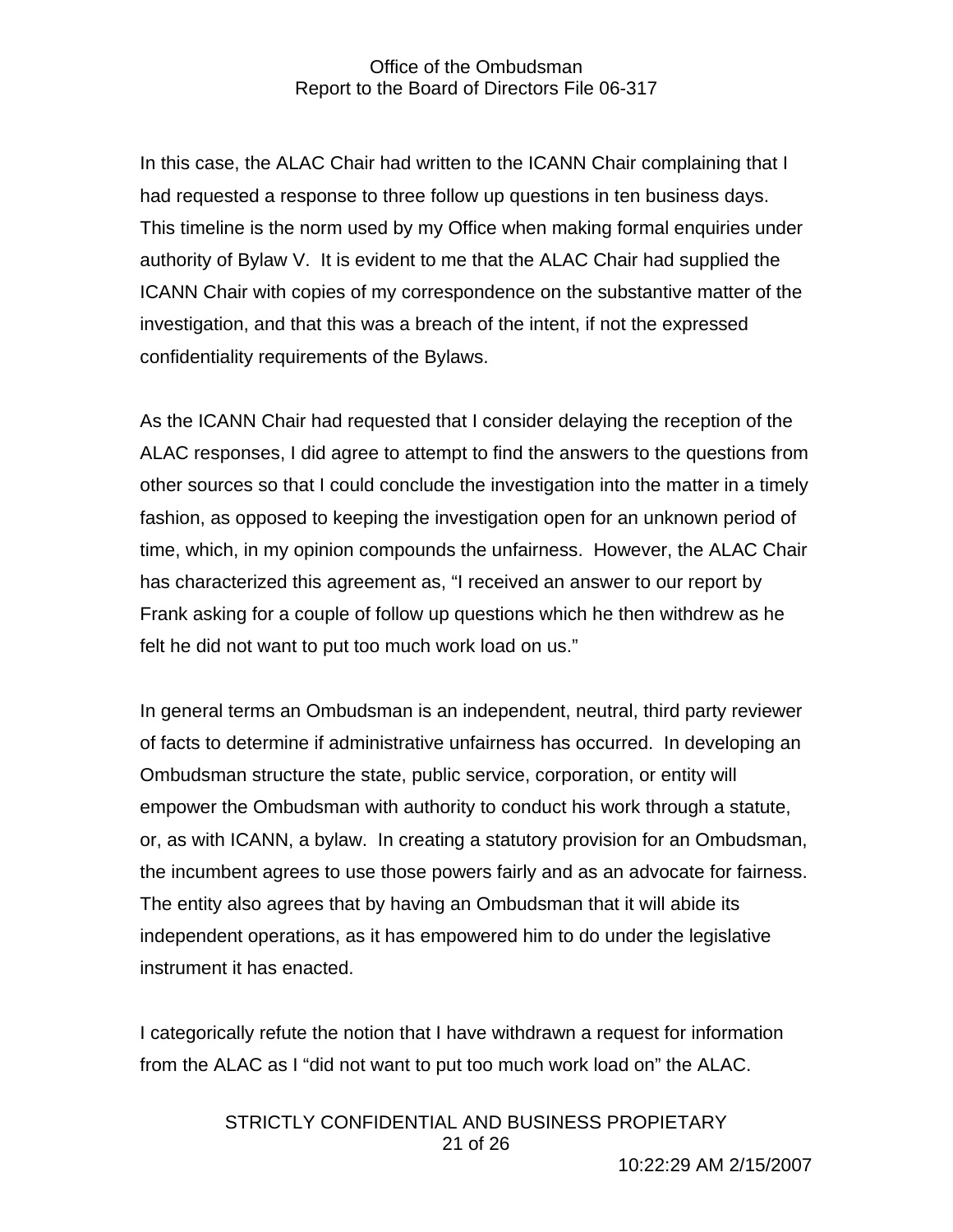I believe that it is vital that any organization, or state, which an Ombudsman serves, regards complying with requests for information as important, as failure to participate fully in the Ombudsman's task of determining truthful fact patterns concerning fairness impugns the credibility of the respondent, the entity, and the Ombudsman. In fact, many statutory regimes provide the Ombudsman with the power to compel evidence through the use of subpoenas, and demand truthful compliance with the threat of sanctions for failure to provide information or for perjury.

Thus, the paraphrased argument that "we are too busy to cooperate with the Ombudsman and to ensure that we are acting fairly" is hollow to me.

A second matter of general commentary which I wish to address is notion that the ALAC is responsible for discharging its functions, and that this responsibility does not rest with the ICANN staff members which support the committee's work. The correspondence from the ALAC to my Office supports an argument that the committee failed to meet its administrative and governance responsibilities because of staff changes. I find this is not an accurate representation of the facts. At all material times there was a staff person in place to provide administrative support and advice. I find that the ALAC, and especially ALAC member X, have been resistant to the fair administration advice given to them by staff members.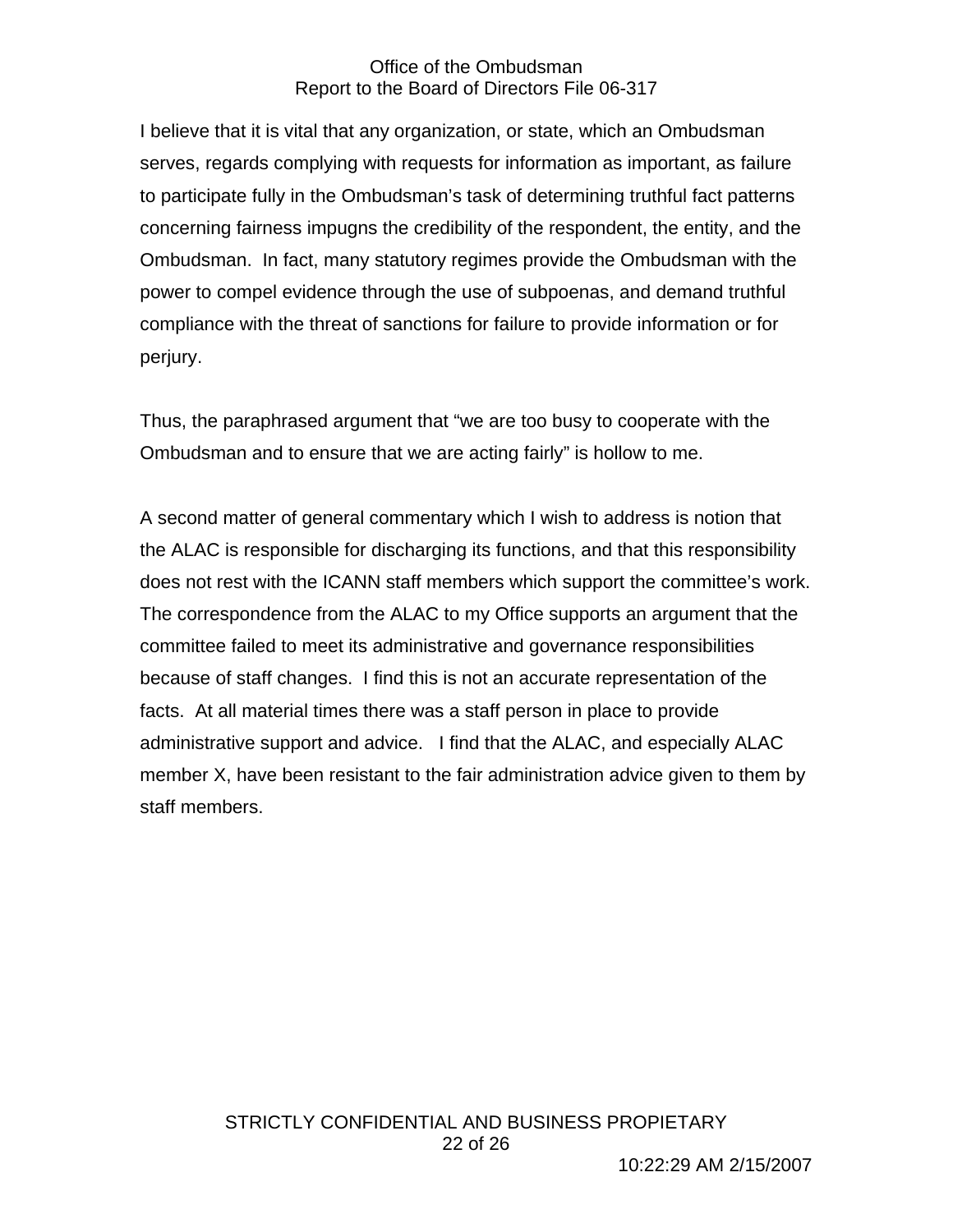## **Conclusion**

Pursuant to the powers given to the Ombudsman in the Ombudsman Framework, I am advising the Board of Directors that there has been an administrative unfairness with respect to the application of (applicant).org for At -Large Structure Status with the At-Large Advisory Committee.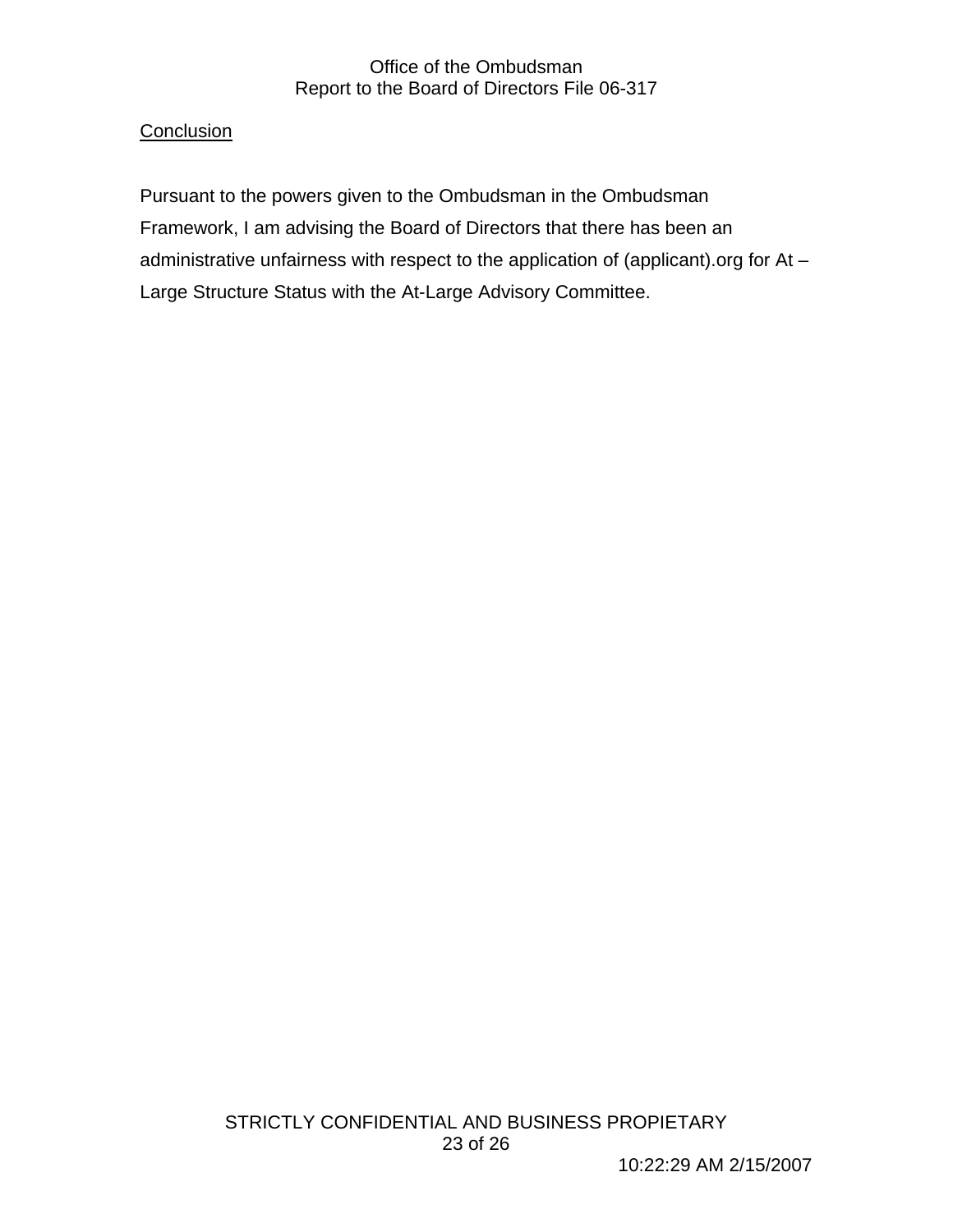## Redress and Recommendations

1) In light of the above, I recommend that the (applicant).org, immediately be given provisional ALS status by the ALAC.

2) I recommend that due to a lack of clarity in the rules concerning reconsideration, and unfairness in implementing them; that unless there is a substantive objection by the ALAC, the Board of Directors declare (applicant).org to be an ALS at its next scheduled Board meeting following submission of this report.

3) I recommend ALAC take steps to ensure that applications for certification be treated in a more expeditious fashion, both for the benefit of the applicant, and ALAC. I recommend that ALAC, in consultation with the ICANN At-Large staff member, monitor and report on the set of milestones previously implemented to deal with these applications in the noted three month time frame. Should these established milestones be exceeded the staff member should formally advise the ALAC of the default.

4) I recommend that any existing applications, exceeding three months past the application date, be dealt with in the shortest possible delay. As of January 25, 2007, there are a total of five applications exceeding the 90 time frame (including the (applicant).org application).

STRICTLY CONFIDENTIAL AND BUSINESS PROPIETARY 24 of 26 5) I recommend that the ALS certification review process, noted earlier in this report, be a priority item for evaluation and reform during the scheduled ALAC review. In light of expected exponential growth of ALS certification applications, I recommend that the review consider the streamlining or decentralizing of the process, and as much as possible to make certifications a product of administration rather than committee governance. I recommend that the reviewers give particular heed to suggestions of past and present ALAC staff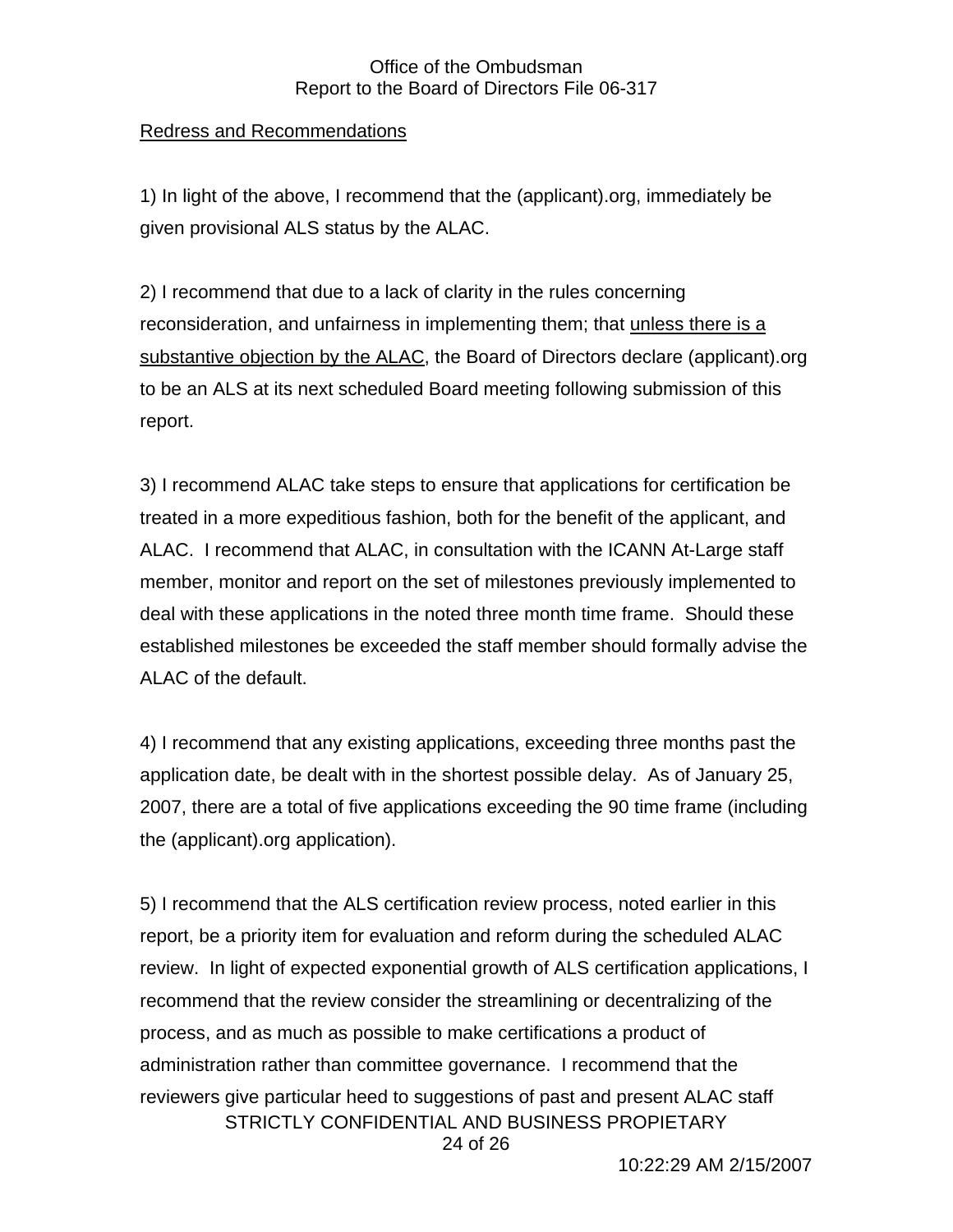members. I recommend that the review formalize administrative milestones and the requisite communications process.

6) I recommend that the ALAC develop policies and procedures which empower it to remedy errors and oversights without having to revert to formalized complaint processes.

7) I recommend that in communicating a rejection of certification, that ALAC communicate the reasons for the denial, consistent with the Code of Administrative Justice (2003) which states:

Reasons are the basis for judgments. Formally, "reasons" provide the rationale behind and justification for decisions or actions. They provide a summary of analysis and are a means to facilitate understanding as well as a means to allow meaningful appeal of such decisions and actions. Adequate reasons will be those which are sufficient to allow an understanding of the issues considered and the decisions reached. Appropriate reasons will be logically linked to the questions with which the decision-maker dealt.

- *Principle:* **In assessing the adequacy and appropriateness or reasons, three major factors are important:**
- **a) Whether the person's concerns are addressed directly and completely;**
- **b) whether the reasons plainly state the rule upon which the decision proceeds and whether the rule as applied to the facts logically produces the decision reached; and**
- **c) whether the reasons are comprehensible to the recipient.**